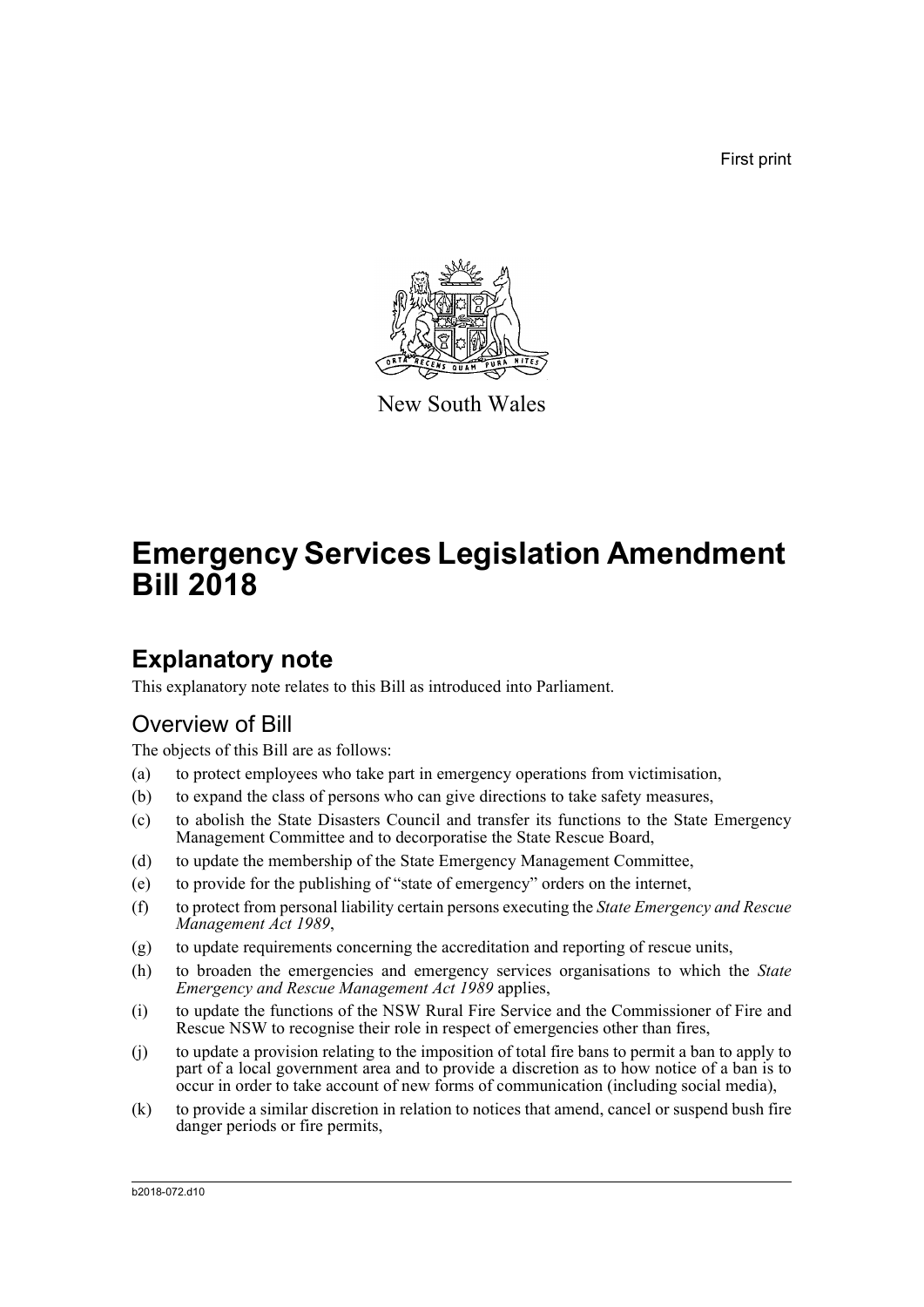- (l) to permit the Commissioner of the NSW Rural Fire Service to appoint the officers of rural fire brigades in certain circumstances,
- (m) to require bush fires to be reported to 000 rather than to local fire brigades,
- (n) to permit the taking of water without charge from any water source for certain purposes including fighting fires,
- (o) to permit the Commissioner of Fire and Rescue NSW to determine fees for the provision of non-core services where those fees are not otherwise prescribed,
- (p) to make further provision for the delegation of functions,
- (q) to update terminology, including renaming volunteer fire brigades as retained fire brigades and renaming controllers as commanders,
- (r) to rename the *Fire Brigades Act 1989* as the *Fire and Rescue NSW Act 1989*,
- (s) to make a number of minor statute law amendments.

## Outline of provisions

**Clause 1** sets out the name (also called the short title) of the proposed Act.

**Clause 2** provides for the commencement of the proposed Act on the date of assent to the proposed Act other than Schedule 1, which commences on 7 December 2018.

#### **Schedule 1 Amendment of State Emergency and Rescue Management Act 1989 No 165**

**Schedule 1 [1]** provides for the application of the *State Emergency and Rescue Management Act 1989* to additional agencies (including Surf Life Saving New South Wales) by including them within the Act's definition of *emergency services organisation*. **Schedule 1 [15]** exempts Surf Life Saving New South Wales from a requirement to notify the NSW Police Force of surf life-saving rescue incidents.

**Schedule 1 [4] expands the definition of** *emergency* to include an emergency arising from an occurrence that causes a failure of, or significant disruption to, an essential service or infrastructure.

**Schedule 1 [7] and [45]** abolish the State Disasters Council. **Schedule 1 [2], [5], [6], [31], [32] and [42]–[44]** make consequential amendments. **Schedule 1 [9]** confers functions (that were previously exercised by the State Disasters Council) on the State Emergency Management Committee.

**Schedule 1 [8]** includes the heads of certain emergency services organisations as members of the State Emergency Management Committee.

**Schedule 1 [11]** permits the Premier to publish on the internet an order declaring a state of emergency.

**Schedule 1 [13] and [45]** decorporatise the State Rescue Board.

**Schedule 1 [16] and [17]** require rescue units of the NSW Rural Fire Service, and rescue units principally concerned in the salvage of vessels, to be accredited by the Minister. **Schedule 1 [19]** requires the personnel register of a rescue unit to be provided to the State Rescue Board on request (rather than every 6 months).

**Schedule 1 [21]** applies provisions that protect employees who take part in emergency operations from victimisation to emergency operations carried out in a declared state of emergency unless the Premier orders that the provisions should not apply. **Schedule 1 [22]** makes a consequential amendment.

**Schedule 1 [23]–[28]** permit an authorised officer to give an order directing that Part 3A (Employment protection for volunteer emergency workers) of the *State Emergency and Rescue*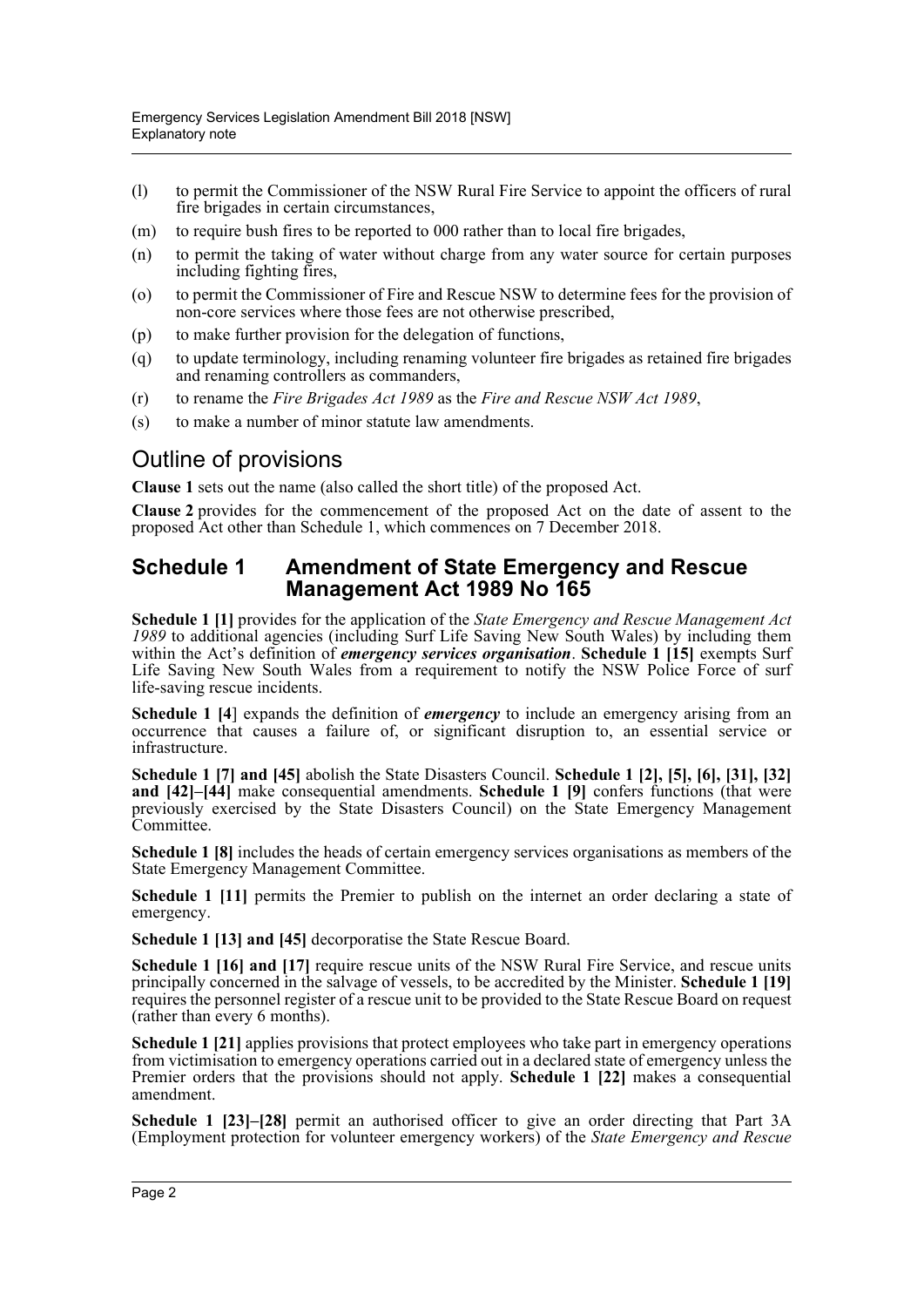*Management Act 1989* applies to emergency operations carried out in connection with a specified emergency. The order can remain in force for no more than 48 hours. An authorised officer is a Commissioner or Deputy Commissioner of the NSW Rural Fire Service or the State Emergency Service or the State Emergency Operations Controller or Deputy State Emergency Operations Controller. The Premier can revoke or revoke and replace the order at any time (an order of the Premier may remain in force for longer than 48 hours).

**Schedule 1 [29] and [30]** provide that the Minister for Emergency Services (the *Minister*), the State Emergency Operations Controller, senior police officers and police officers of a prescribed class (rather than only senior police officers) may direct the taking of safety measures in circumstances other than a declared state of emergency. **Schedule 1 [37]** provides that persons other than police officers may be so directed, and may enter premises in order to comply with such a direction. **Schedule 1 [12], [33]–[36] and [38]–[40]** make consequential amendments.

**Schedule 1 [41]** protects government sector employees and members (and members of staff) of emergency services organisations from personal liability for executing the *State Emergency and Rescue Management Act 1989*.

**Schedule 1 [3]** corrects a reference to an emergency services organisation.

**Schedule 1 [10]** updates a reference to an office consequential on the change of the name of that office by Schedule 4.

**Schedule 1 [14]** revises the titles of certain members of the State Rescue Board.

**Schedule 1 [18]** updates a cross-reference.

**Schedule 1 [20]** standardises terminology.

## **Schedule 2 Amendment of Rural Fires Act 1997 No 65**

**Schedule 2 [1]** updates a note consequential on changes to definitions made by Schedule 1.

**Schedule 2 [2]** updates the functions of the NSW Rural Fire Service to recognise its role in respect of emergencies other than fires.

**Schedule 2 [5]** permits the Commissioner of the NSW Rural Fire Service (the *Commissioner*) to appoint officers for a rural fire brigade if the body or person that forms the brigade fails to do so.

**Schedule 2 [7]** provides for the delegation and subdelegation of the Commissioner's functions in relation to co-ordinating bush fire fighting. **Schedule 2 [6]** makes a consequential amendment.

**Schedule 2 [8]** provides that an occupier of land on which a fire is burning during the bush fire danger period must (if the occupier is unable to extinguish the fire) ensure that the fire is reported immediately to the 000 emergency telephone number. **Schedule 2 [9]** makes a consequential amendment.

**Schedule 2 [10]** provides that the Commissioner may modify the general bush fire danger period in respect of a local government area by order published in the Gazette. The order may also be published in any other manner approved in writing by the Minister for Emergency Services.

**Schedule 2 [13]** provides that notice of the cancellation of a fire permit by the Commissioner or the Commissioner of Fire and Rescue NSW (in circumstances where a notice cannot be given in writing directly to the permit holder because of weather conditions conducive to the outbreak and spread of bush fire) can be given in any manner that the relevant Commissioner considers appropriate.

**Schedule 2 [14]** substitutes a provision that authorised the making of a total fire ban order. The provision as amended clarifies that a total fire ban order may be subject to exemptions. It also permits a total fire ban order to apply in respect of part of a local government area and removes a requirement that notice of an order be published in a newspaper. The Commissioner will be able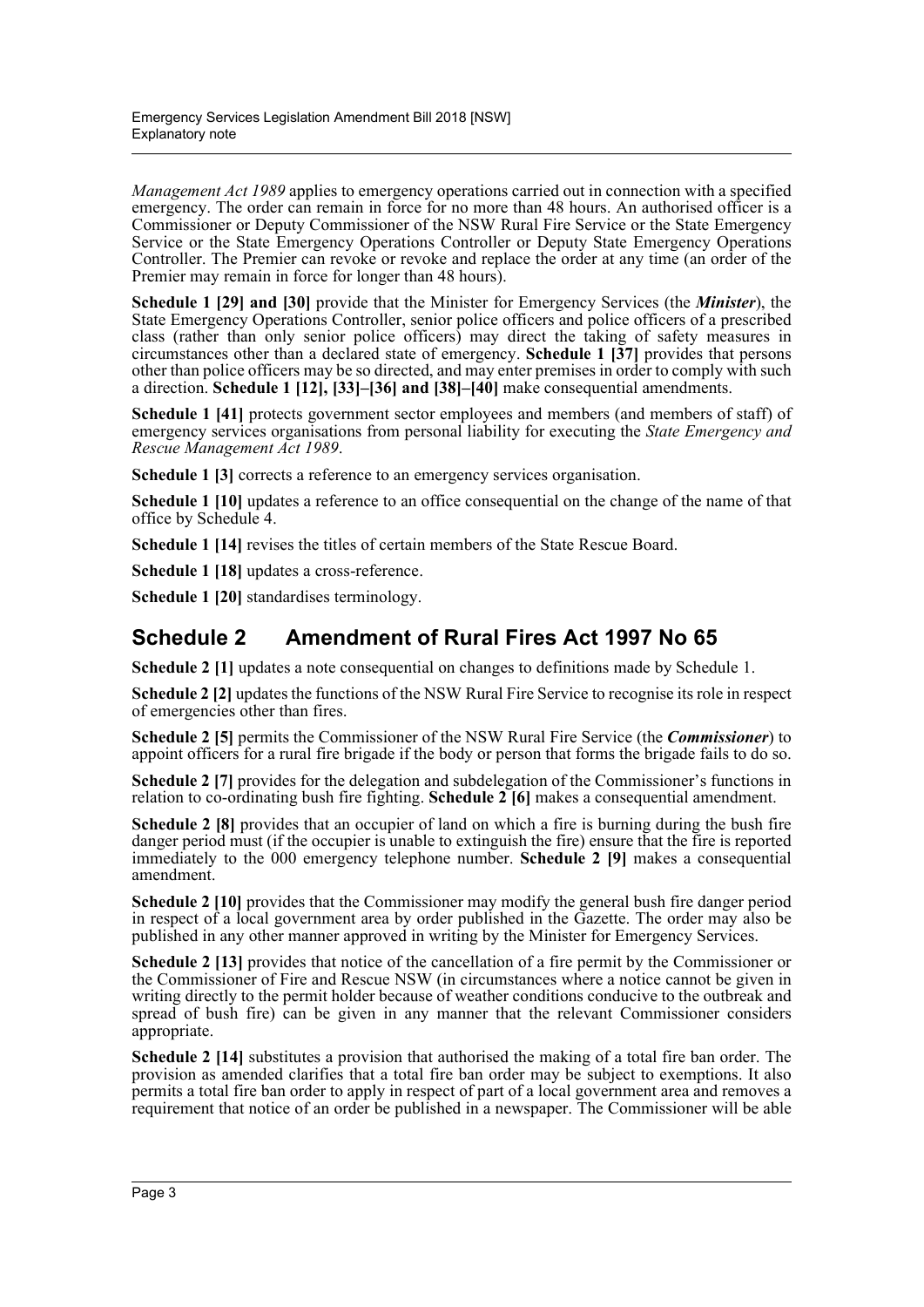to delegate the making of a total fire ban order to a senior executive officer of the NSW Rural Fire Service. **Schedule 2 [11]** makes a consequential amendment.

**Schedule 2 [3], [4], [17] and [19]** update cross references that are consequential on amendments (including renumbering) made to the *Environmental Planning and Assessment Act 1979*.

**Schedule 2 [12]** corrects typographical errors.

**Schedule 2 [15], [16], [18], [20] and [21]** make amendments consequential on the repeal and replacement of certain Acts and instruments.

**Schedule 2 [22] and [23]** repeal spent provisions.

## **Schedule 3 Amendment of Fire Brigades Act 1989 No 192**

**Schedule 3 [1], [3], [4] and [7]** rename volunteer fire brigades as retained fire brigades.

**Schedule 3 [2]** changes the name of the *Fire Brigades Act 1989* to *Fire and Rescue NSW Act 1989*.

**Schedule 3 [5]** sets out the functions of the Commissioner of Fire and Rescue NSW. These consolidate existing functions and add functions that recognise the Commissioner's role in respect of emergencies other than fires and hazardous material incidents. **Schedule 3 [6] and [8]** make consequential amendments.

**Schedule 3 [9]** makes it clear that the officer in charge at a fire or hazardous material incident may without payment take and use any water from any source on any land for the purpose of dealing with that fire or incident.

**Schedule 3 [10]** permits the Commissioner of Fire and Rescue NSW to take and use water from any source on any land for the purpose of training or demonstration by a fire brigade, but only if the Commissioner does so by arrangement with the owner, occupier or person having control or management of the land.

**Schedule 3 [11]** provides that if the regulations do not prescribe a fee in respect of certain non-core services provided by the Commissioner of Fire and Rescue NSW, the fee for the service is to be determined by the Commissioner.

#### **Schedule 4 Amendment of State Emergency Service Act 1989 No 164**

**Schedule 4** replaces the terms region, unit controller, local controller and region controller with the terms zone, unit commander, local commander and zone commander.

#### **Schedule 5 Consequential amendment of other Acts and instruments**

**Schedule 5** amends a number of Acts and instruments consequential on certain amendments made in Schedules 3 and 4.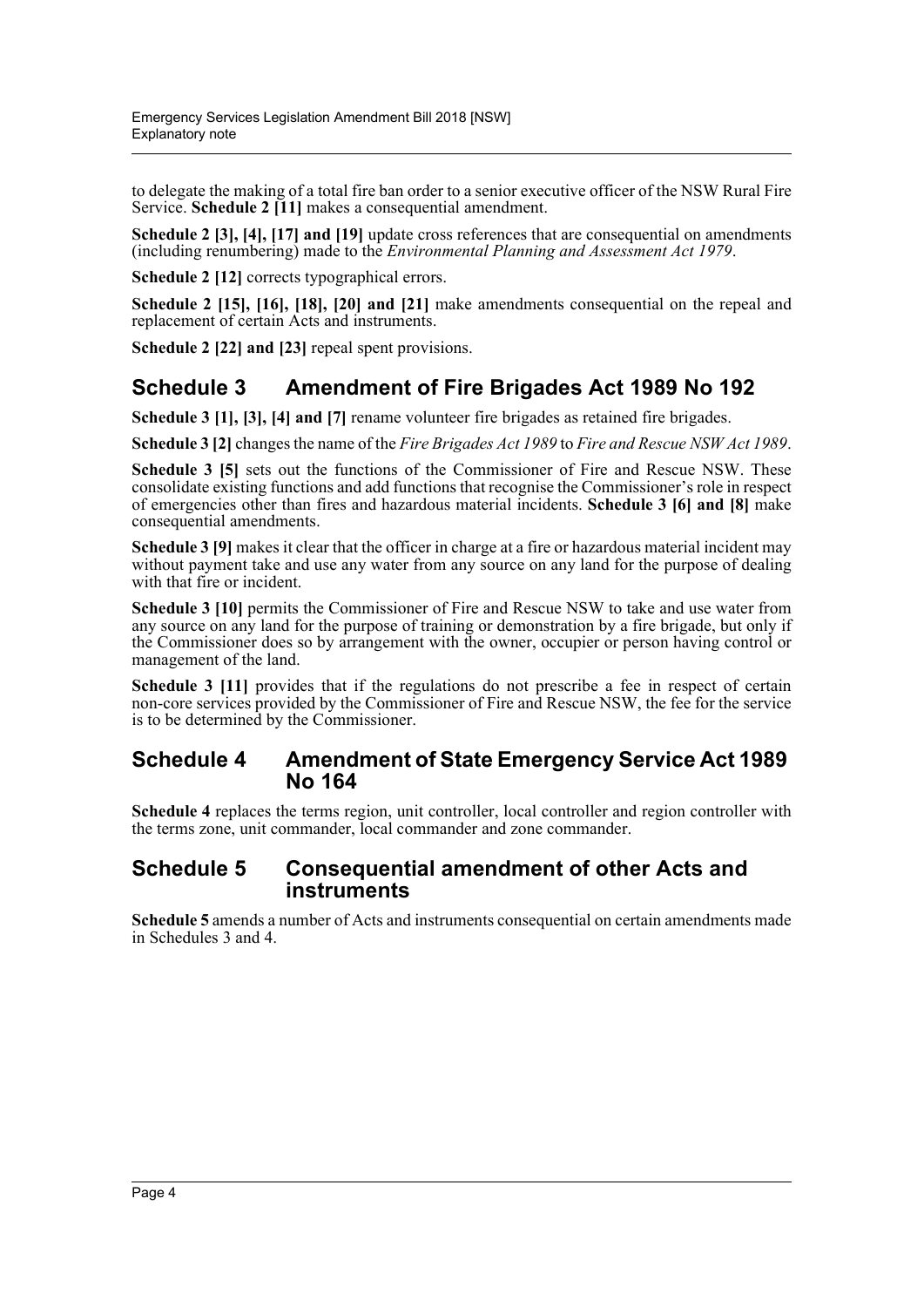First print



New South Wales

# **Emergency Services Legislation Amendment Bill 2018**

## **Contents**

|                   |   |                                                                       | Page |
|-------------------|---|-----------------------------------------------------------------------|------|
|                   |   | Name of Act                                                           | 2    |
|                   | 2 | Commencement                                                          | 2    |
| Schedule 1        |   | Amendment of State Emergency and Rescue Management Act<br>1989 No 165 | 3    |
| <b>Schedule 2</b> |   | Amendment of Rural Fires Act 1997 No 65                               | 10   |
| Schedule 3        |   | <b>Amendment of Fire Brigades Act 1989 No 192</b>                     | 15   |
| <b>Schedule 4</b> |   | Amendment of State Emergency Service Act 1989 No 164                  | 17   |
| Schedule 5        |   | <b>Consequential amendment of other Acts and instruments</b>          | 18   |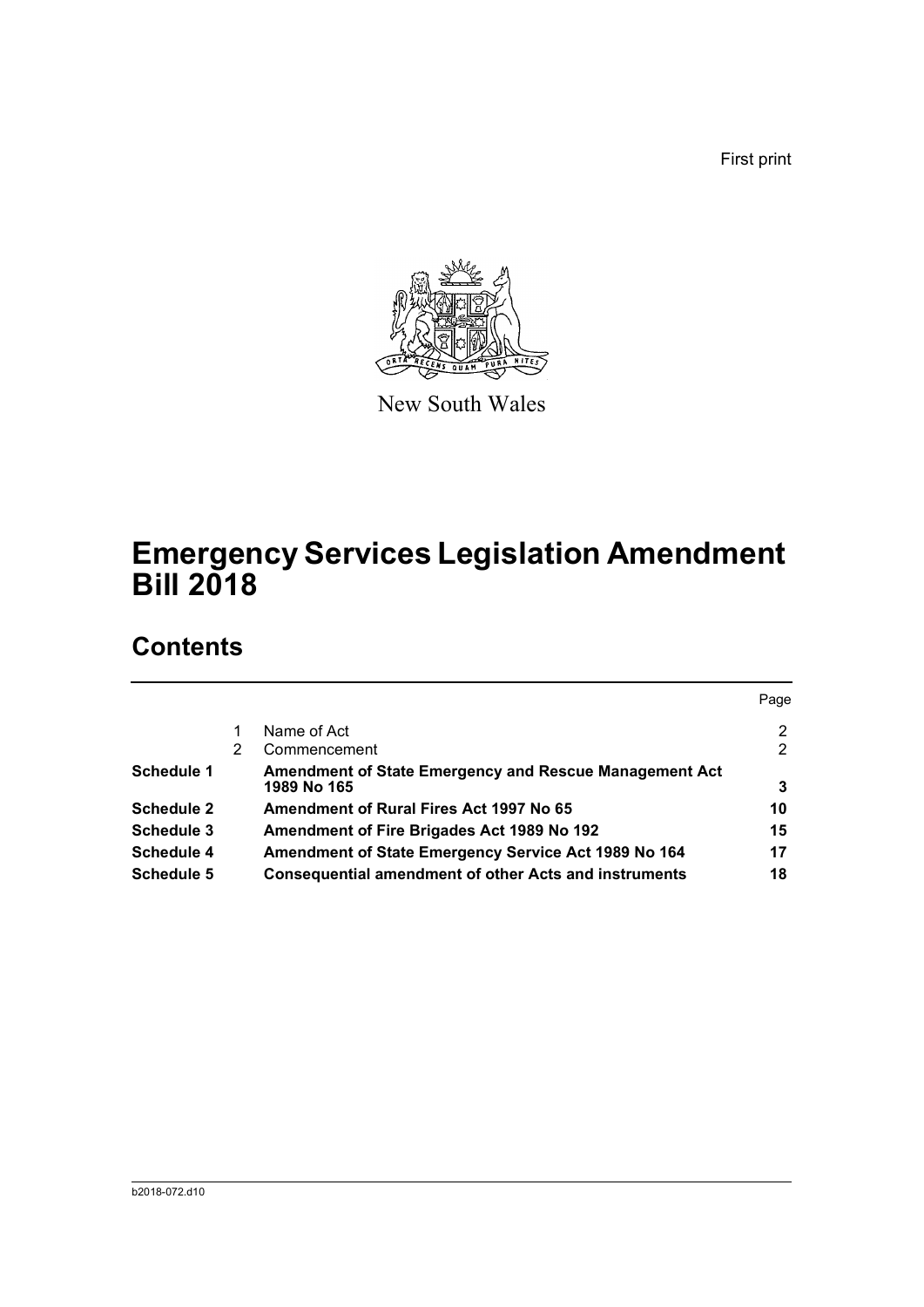

New South Wales

# **Emergency Services Legislation Amendment Bill 2018**

No , 2018

#### **A Bill for**

An Act to make miscellaneous amendments to various Acts that relate to emergency services and associated matters.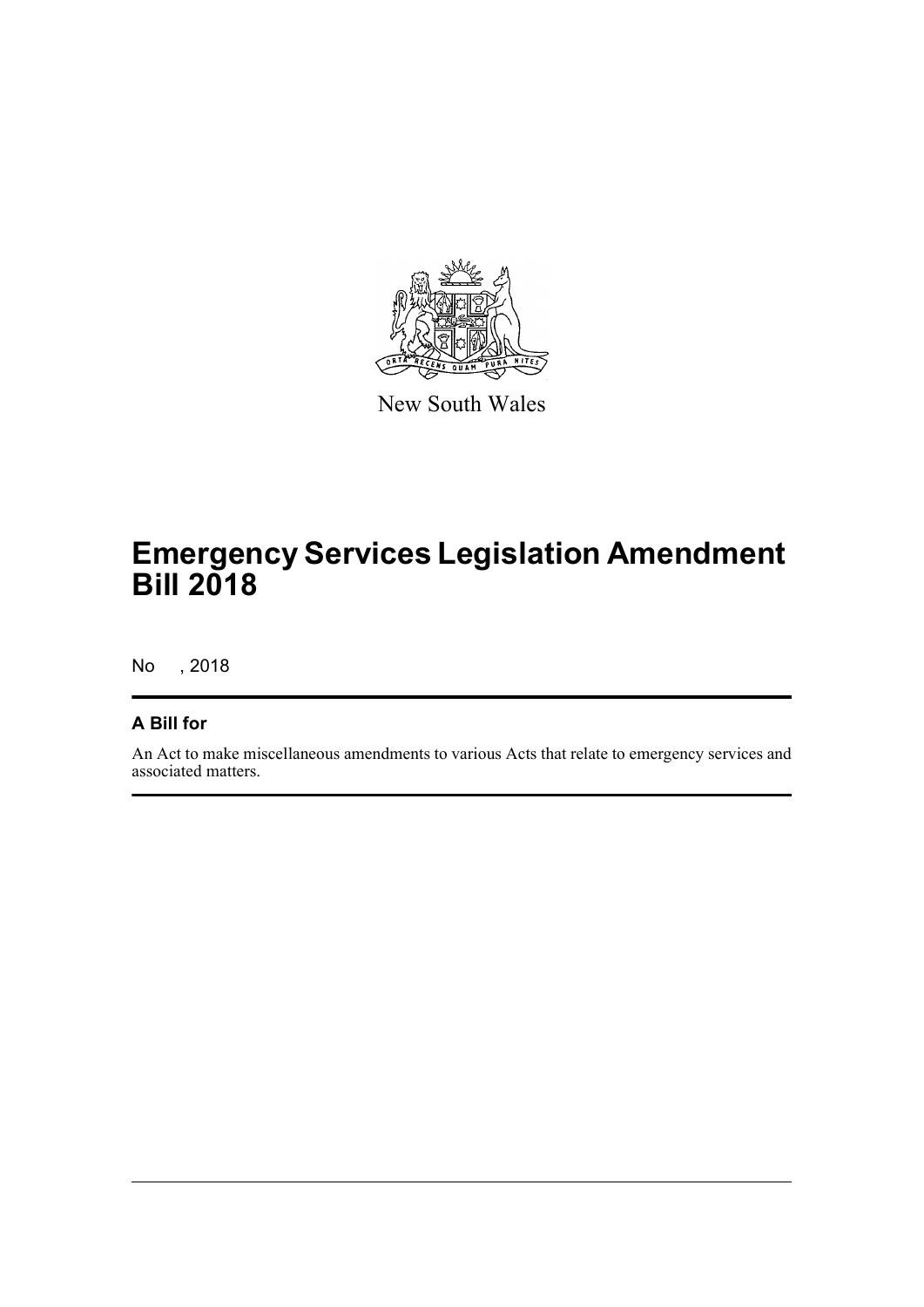Emergency Services Legislation Amendment Bill 2018 [NSW]

<span id="page-6-1"></span><span id="page-6-0"></span>

|     | The Legislature of New South Wales enacts:                                                        |        |
|-----|---------------------------------------------------------------------------------------------------|--------|
|     | Name of Act                                                                                       |        |
|     | This Act is the <i>Emergency Services Legislation Amendment Act 2018</i> .                        | З      |
|     | Commencement                                                                                      |        |
| (1) | This Act commences on the date of assent to this Act, except as provided by<br>subsection $(2)$ . | 5<br>F |
| (2) | Schedule 1 commences on 7 December 2018.                                                          |        |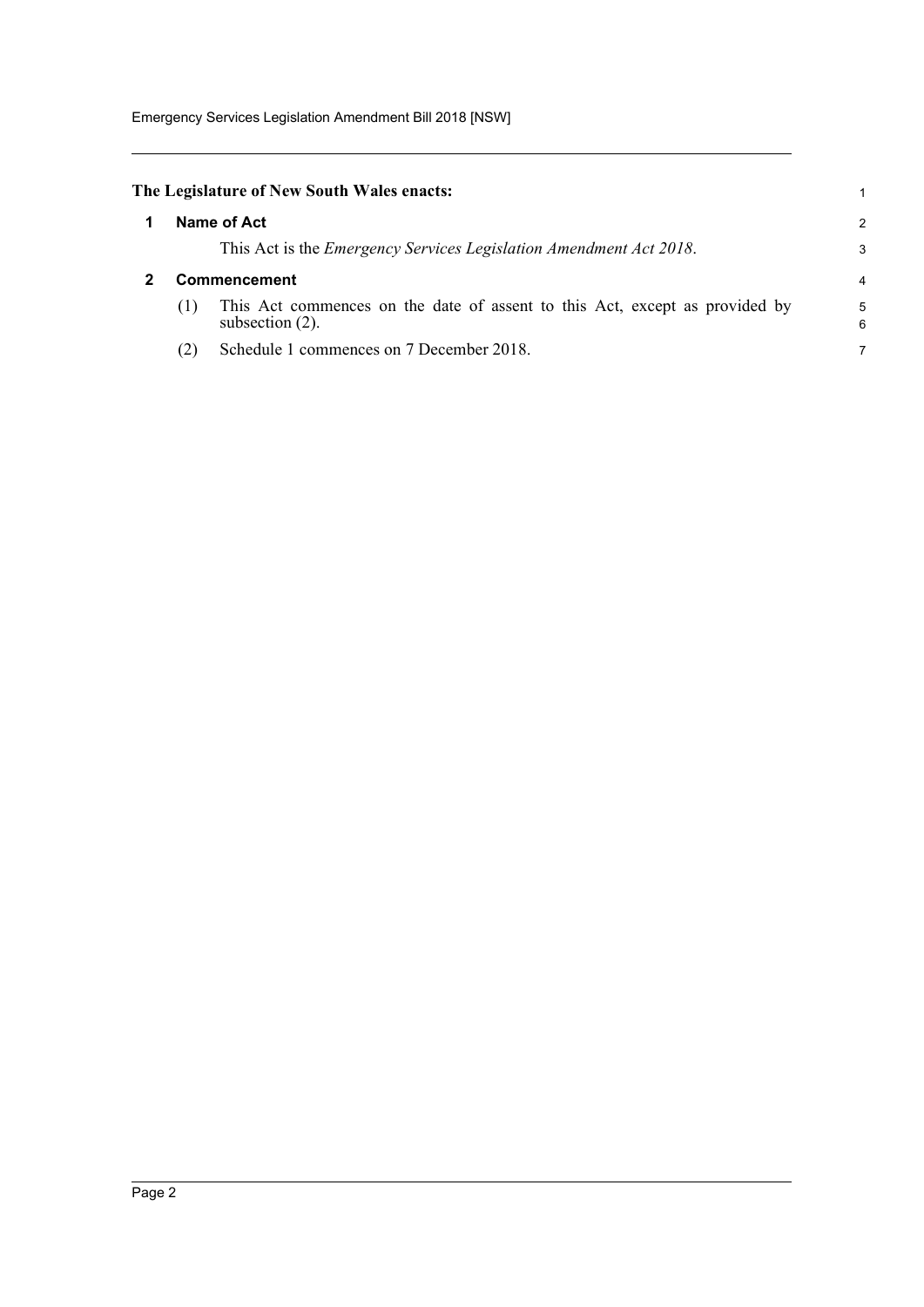<span id="page-7-0"></span>

|       | <b>Schedule 1</b>                                                                 | <b>Amendment of State Emergency and Rescue</b><br>Management Act 1989 No 165                                                | 1<br>2         |  |  |  |
|-------|-----------------------------------------------------------------------------------|-----------------------------------------------------------------------------------------------------------------------------|----------------|--|--|--|
| [1]   | <b>Section 3 Definitions</b>                                                      |                                                                                                                             | 3              |  |  |  |
|       | Omit the definition of <i>emergency services organisation</i> from section 3 (1). |                                                                                                                             |                |  |  |  |
|       | Insert in alphabetical order:                                                     |                                                                                                                             | 5              |  |  |  |
|       |                                                                                   | <i>emergency services organisation</i> means the following:                                                                 | 6              |  |  |  |
|       | (a)                                                                               | Ambulance Service of NSW,                                                                                                   | $\overline{7}$ |  |  |  |
|       | (b)                                                                               | Fire and Rescue NSW,                                                                                                        | 8              |  |  |  |
|       | (c)                                                                               | a fire brigade within the meaning of the Fire and Rescue NSW Act 1989,                                                      | 9              |  |  |  |
|       | (d)                                                                               | NSW Police Force,                                                                                                           | 10             |  |  |  |
|       | (e)                                                                               | NSW Rural Fire Service,                                                                                                     | 11             |  |  |  |
|       | (f)                                                                               | State Emergency Service,                                                                                                    | 12             |  |  |  |
|       | (g)                                                                               | Surf Life Saving New South Wales,                                                                                           | 13             |  |  |  |
|       | (h)                                                                               | New South Wales Volunteer Rescue Association Inc,                                                                           | 14             |  |  |  |
|       | (i)                                                                               | Volunteer Marine Rescue NSW,                                                                                                | 15             |  |  |  |
|       | (i)                                                                               | an agency that manages or controls an accredited rescue unit,                                                               | 16             |  |  |  |
|       | (k)                                                                               | a non-government agency that is prescribed by the regulations for the<br>purposes of this definition.                       | 17<br>18       |  |  |  |
|       |                                                                                   | <b>New South Wales Volunteer Rescue Association Inc means NSW Volunteer</b><br>Rescue Association Inc (ABN 68 767 393 968). | 19<br>20       |  |  |  |
|       |                                                                                   | <b>Surf Life Saving New South Wales means Surf Life Saving New South Wales</b><br>(ACN 138 025 573).                        | 21<br>22       |  |  |  |
|       |                                                                                   | Volunteer Marine Rescue NSW means Volunteer Marine Rescue NSW<br>(ABN 98 138 078 092).                                      | 23<br>24       |  |  |  |
| $[2]$ |                                                                                   | Section 3 (1), definition of "State Disasters Council"                                                                      | 25             |  |  |  |
|       | Omit the definition.                                                              |                                                                                                                             | 26             |  |  |  |
| $[3]$ |                                                                                   | Section 3 (1), definition of "State Emergency Service"                                                                      | 27             |  |  |  |
|       |                                                                                   | Insert "NSW" after "means the".                                                                                             | 28             |  |  |  |
| [4]   |                                                                                   | <b>Section 4 Definition of "emergency"</b>                                                                                  | 29             |  |  |  |
|       |                                                                                   | Insert at the end of paragraph (b) of the definition of <i>emergency</i> in section $4(1)$ :                                | 30             |  |  |  |
|       |                                                                                   | or                                                                                                                          | 31             |  |  |  |
|       | (c)                                                                               | causes a failure of, or a significant disruption to, an essential service or<br>infrastructure,                             | 32<br>33       |  |  |  |
| $[5]$ |                                                                                   | Part 2, Division 1, Subdivision 1, heading                                                                                  | 34             |  |  |  |
|       |                                                                                   | Omit "and the State Disasters Council".                                                                                     | 35             |  |  |  |
| [6]   | <b>Section 10 Minister</b>                                                        |                                                                                                                             | 36             |  |  |  |
|       | Omit section 10 (2).                                                              |                                                                                                                             | 37             |  |  |  |
| $[7]$ |                                                                                   | <b>Section 11 State Disasters Council</b>                                                                                   | 38             |  |  |  |
|       | Omit the section.                                                                 |                                                                                                                             | 39             |  |  |  |
|       |                                                                                   |                                                                                                                             |                |  |  |  |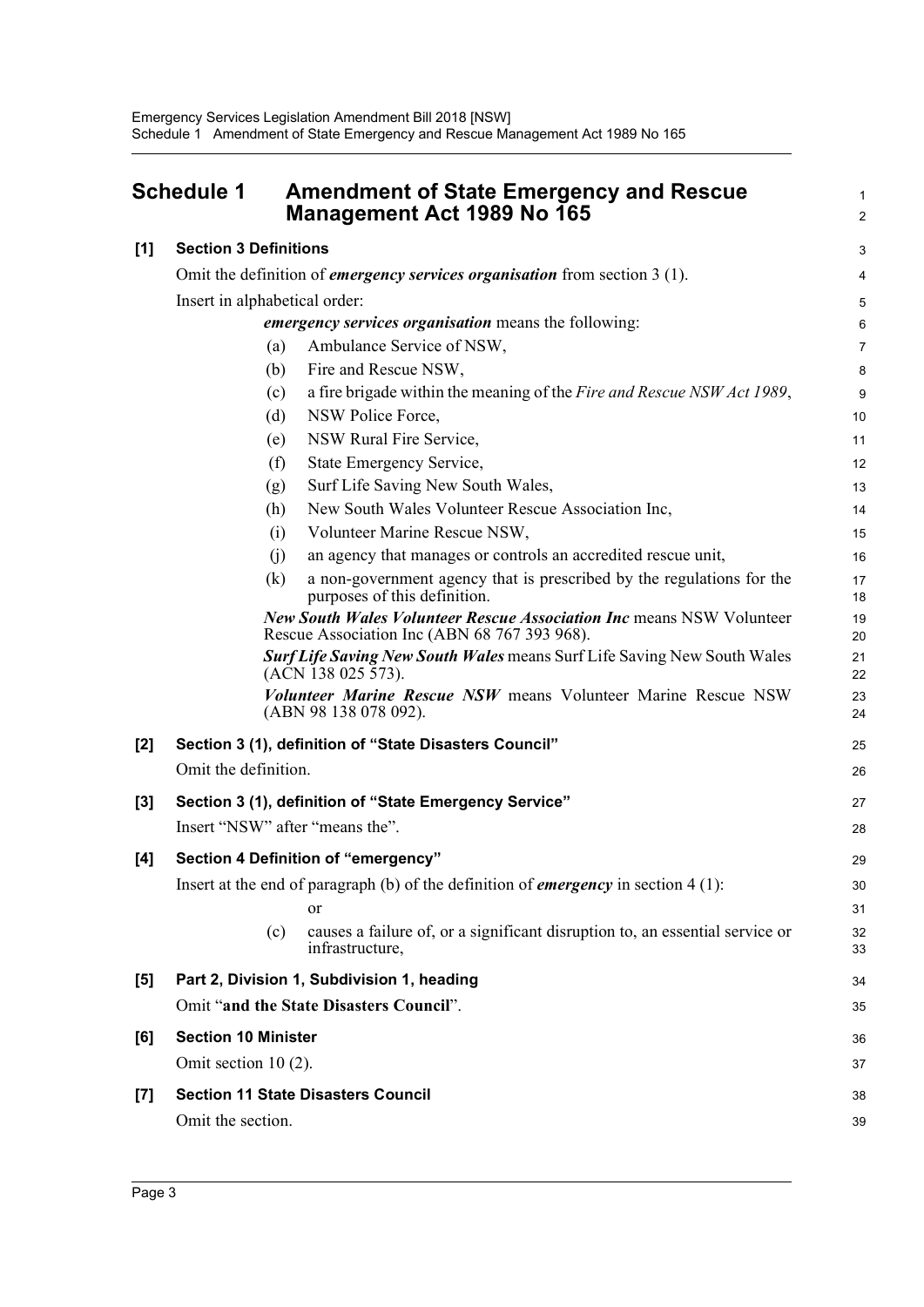| [8]    |                                      | <b>Section 14 State Emergency Management Committee</b>                                                                                                                                                                                                                        | $\mathbf 1$             |  |  |  |
|--------|--------------------------------------|-------------------------------------------------------------------------------------------------------------------------------------------------------------------------------------------------------------------------------------------------------------------------------|-------------------------|--|--|--|
|        | Insert after section $14(2)(a1)$ :   |                                                                                                                                                                                                                                                                               | $\overline{\mathbf{c}}$ |  |  |  |
|        | (a2)                                 | the chief executive of the Ambulance Service of NSW, and                                                                                                                                                                                                                      | 3                       |  |  |  |
|        | (a3)                                 | the Commissioner of Fire and Rescue NSW, and                                                                                                                                                                                                                                  | 4                       |  |  |  |
|        | (a4)                                 | the Commissioner of Police, and                                                                                                                                                                                                                                               | 5                       |  |  |  |
|        | (a5)                                 | the Commissioner of the NSW Rural Fire Service, and                                                                                                                                                                                                                           | 6                       |  |  |  |
|        | (a6)                                 | the Commissioner of the State Emergency Service, and                                                                                                                                                                                                                          | $\overline{7}$          |  |  |  |
| [9]    |                                      | <b>Section 15 Functions of State Emergency Management Committee</b>                                                                                                                                                                                                           | 8                       |  |  |  |
|        | Insert before section $15$ (a):      |                                                                                                                                                                                                                                                                               | 9                       |  |  |  |
|        | (a1)                                 | to advise the Minister on all matters relating to the prevention of,<br>preparation for, response to and recovery from emergencies (including<br>the co-ordination of the activities of government and non-government<br>agencies in connection with those matters),          | 10<br>11<br>12<br>13    |  |  |  |
| $[10]$ | <b>Section 32A Definitions</b>       |                                                                                                                                                                                                                                                                               | 14                      |  |  |  |
|        |                                      | Omit "unit controller" from paragraph (c) of the definition of <i>emergency services officer</i> .                                                                                                                                                                            | 15                      |  |  |  |
|        | Insert instead "unit commander".     |                                                                                                                                                                                                                                                                               | 16                      |  |  |  |
| [11]   |                                      | Section 34 Publication of declaration                                                                                                                                                                                                                                         | 17                      |  |  |  |
|        | Insert at the end of the section:    |                                                                                                                                                                                                                                                                               |                         |  |  |  |
|        | (2)                                  | The Premier may cause a copy of the relevant order to be published on the<br>internet or any other electronic communications service.                                                                                                                                         | 19<br>20                |  |  |  |
| $[12]$ |                                      | <b>Section 37F Authority to enter premises</b>                                                                                                                                                                                                                                | 21                      |  |  |  |
|        |                                      | Omit section 37F (3). Insert instead:                                                                                                                                                                                                                                         | 22                      |  |  |  |
|        | (3)                                  | However, a police officer exercising a power to enter premises, or to take<br>action on premises, must produce his or her warrant card if required to do so<br>by the owner or occupier of the premises in lieu of an authority (unless the<br>police officer is in uniform). | 23<br>24<br>25<br>26    |  |  |  |
| $[13]$ | <b>Section 42 State Rescue Board</b> |                                                                                                                                                                                                                                                                               | 27                      |  |  |  |
|        | Omit section 42 (1). Insert instead: |                                                                                                                                                                                                                                                                               | 28                      |  |  |  |
|        |                                      | (1) There is established by this Act a State Rescue Board of New South Wales.                                                                                                                                                                                                 | 29                      |  |  |  |
| $[14]$ |                                      | <b>Section 43 Composition of Board</b>                                                                                                                                                                                                                                        | 30                      |  |  |  |
|        |                                      | Omit section 43 (1) (f)–(g1). Insert instead:                                                                                                                                                                                                                                 | 31                      |  |  |  |
|        | (f)                                  | the chief executive of the Ambulance Service of NSW,                                                                                                                                                                                                                          | 32                      |  |  |  |
|        | (g)                                  | the Commissioner of the New South Wales Volunteer Rescue<br>Association Inc,                                                                                                                                                                                                  | 33<br>34                |  |  |  |
|        | (g1)                                 | the Commissioner of Volunteer Marine Rescue NSW,                                                                                                                                                                                                                              | 35                      |  |  |  |
| $[15]$ |                                      | Section 51 Emergency services organisations to notify police of rescue incidents                                                                                                                                                                                              | 36                      |  |  |  |
|        | Omit section 51 (2). Insert instead: |                                                                                                                                                                                                                                                                               | 37                      |  |  |  |
|        | (2)                                  | This section does not apply:                                                                                                                                                                                                                                                  | 38                      |  |  |  |
|        | (a)                                  | if the organisation is aware that the incident has already been notified to<br>a member of the NSW Police Force, or                                                                                                                                                           | 39<br>40                |  |  |  |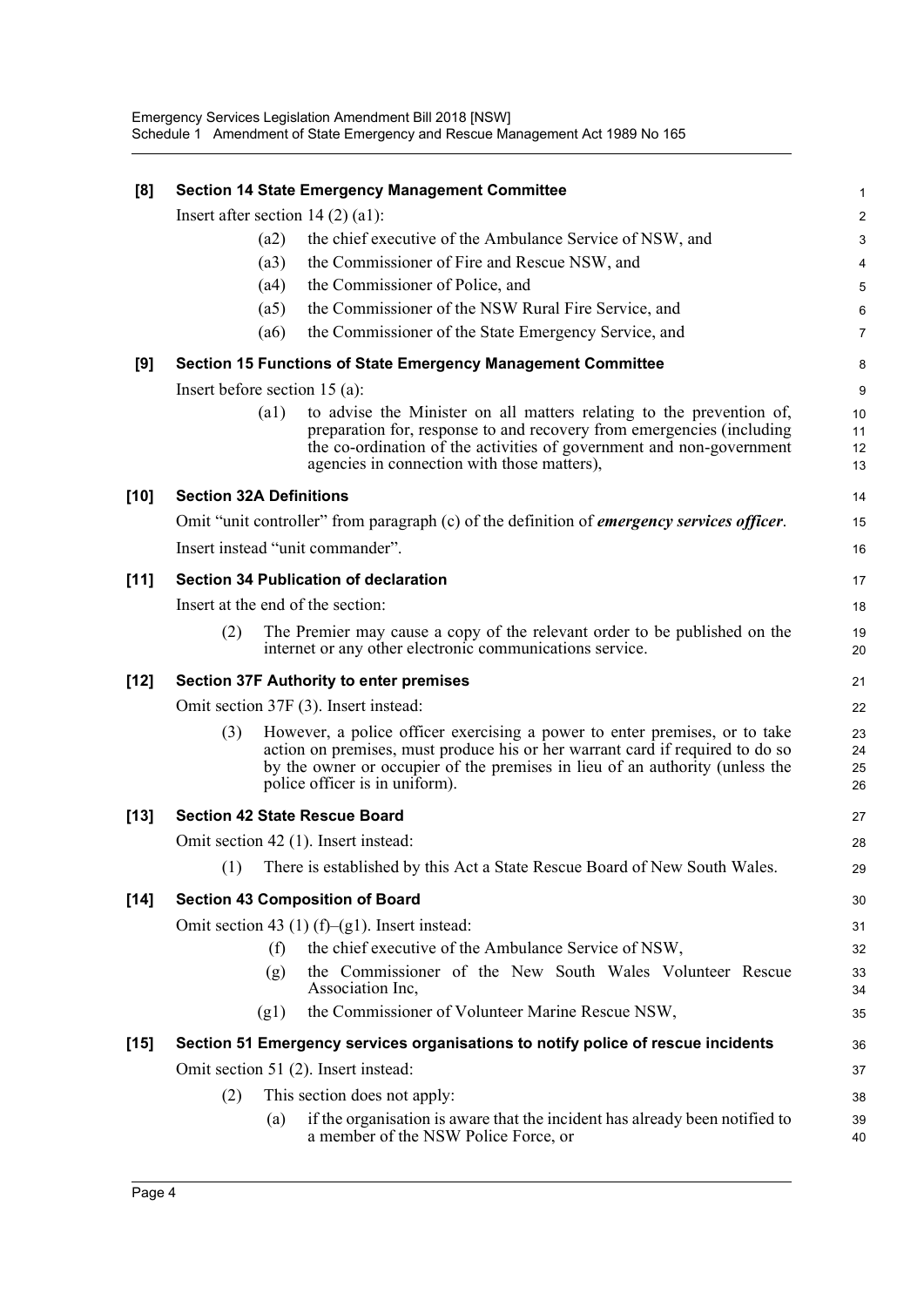|        | (b)                               | to Surf Life Saving New South Wales in relation to an incident that only<br>requires, or is likely to only require, surf life-saving.                                              | 1<br>$\overline{c}$ |
|--------|-----------------------------------|------------------------------------------------------------------------------------------------------------------------------------------------------------------------------------|---------------------|
| $[16]$ |                                   | Section 53 Offence to operate rescue unit or rescue vehicle without accreditation                                                                                                  | 3                   |
|        |                                   | Insert ", the NSW Rural Fire Service" after "State Emergency Service" in section 53 (2) (a).                                                                                       | 4                   |
| $[17]$ | Section 53 (3) (b)                |                                                                                                                                                                                    | 5                   |
|        | Omit the paragraph.               |                                                                                                                                                                                    | 6                   |
| $[18]$ | Section 53 (3) (c)                |                                                                                                                                                                                    | 7                   |
|        |                                   | Omit "Mines Rescue Act 1994". Insert instead "Coal Industry Act 2001".                                                                                                             | 8                   |
| $[19]$ |                                   | Section 57 Register of personnel of rescue units                                                                                                                                   | 9                   |
|        |                                   | Omit "every 6 months thereafter" from section 57 (2).                                                                                                                              | 10                  |
|        |                                   | Insert instead "when requested to do so by the State Rescue Board".                                                                                                                | 11                  |
| $[20]$ | <b>Section 60A Interpretation</b> |                                                                                                                                                                                    | 12                  |
|        |                                   | Omit "engaged in" from the definition of <i>emergency operations</i> in section 60A (1).                                                                                           | 13                  |
|        | Insert instead "carried out".     |                                                                                                                                                                                    | 14                  |
| $[21]$ | <b>Section 60AA</b>               |                                                                                                                                                                                    | 15                  |
|        | Insert after section 60A:         |                                                                                                                                                                                    | 16                  |
|        | 60AA                              | <b>Emergency operations to which this Part applies</b>                                                                                                                             | 17                  |
|        |                                   | This Part applies to the following emergency operations:                                                                                                                           | 18                  |
|        | (a)                               | emergency operations carried out in a part of the State in which a state<br>of emergency exists until:                                                                             | 19<br>20            |
|        |                                   | the end of that state of emergency, or<br>(i)                                                                                                                                      | 21                  |
|        |                                   | the Premier, by order published in the Gazette or on the NSW<br>(i)<br>legislation website, declares that this Part no longer applies,                                             | 22<br>23            |
|        | (b)                               | emergency operations to which this Part applies because of an order in<br>force under section 60D.                                                                                 | 24<br>25            |
| $[22]$ | victimisation                     | Section 60B Employees taking part in emergency operations protected from                                                                                                           | 26<br>27            |
|        |                                   | Omit "in emergency operations as a member of an emergency services organisation and the<br>absence occurred while this Part applied to the operations (pursuant to an order of the | 28<br>29            |
|        | Premier under this Part)".        |                                                                                                                                                                                    | 30                  |
|        |                                   | Insert instead ", as a member of an emergency services organisation, in emergency<br>operations to which this Part applies".                                                       | 31<br>32            |
| $[23]$ | operations                        | Section 60D Order of Premier or authorised officer applying Part to emergency                                                                                                      | 33<br>34            |
|        |                                   | Insert "or an authorised officer" after "The Premier" in section 60D (1).                                                                                                          | 35                  |
| $[24]$ | Section 60D (2)                   |                                                                                                                                                                                    | 36                  |
|        |                                   | Insert "or authorised officer" after "the Premier".                                                                                                                                | 37                  |
|        |                                   |                                                                                                                                                                                    |                     |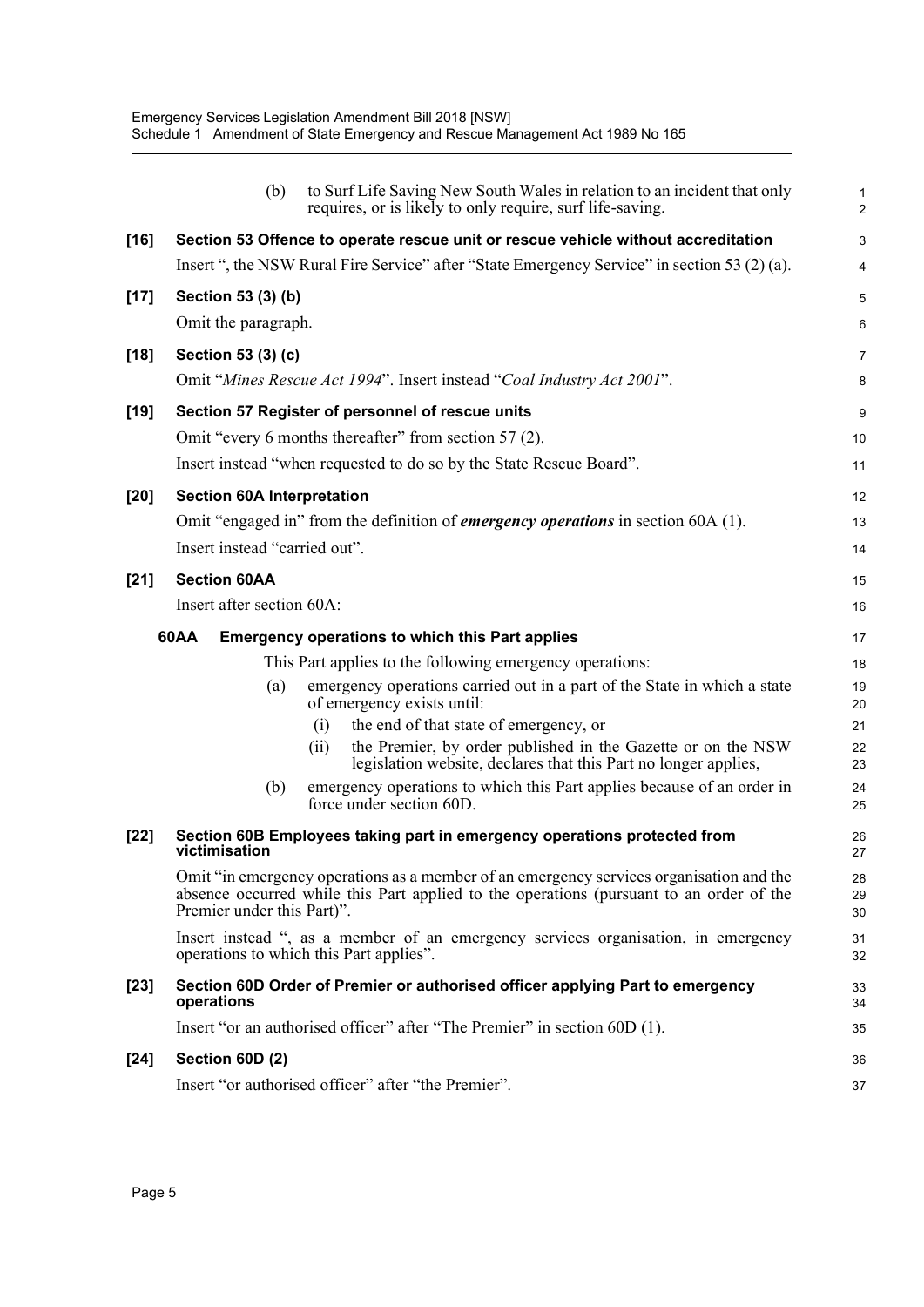| $[25]$ | Section 60D (3)                 |     |                                                                                                                                                                                                                                                                                                       | $\mathbf{1}$      |
|--------|---------------------------------|-----|-------------------------------------------------------------------------------------------------------------------------------------------------------------------------------------------------------------------------------------------------------------------------------------------------------|-------------------|
|        |                                 |     | Omit "The Premier's order". Insert instead "An order".                                                                                                                                                                                                                                                | 2                 |
| $[26]$ | Section 60D (4)                 |     |                                                                                                                                                                                                                                                                                                       | 3                 |
|        |                                 |     | Omit "The Premier's order". Insert instead "An order made by the Premier".                                                                                                                                                                                                                            | 4                 |
| $[27]$ | Section 60D (4A)                |     |                                                                                                                                                                                                                                                                                                       | 5                 |
|        | Insert after section $60D(4)$ : |     |                                                                                                                                                                                                                                                                                                       | 6                 |
|        | (4A)                            |     | An order made by an authorised officer remains in force for the period, not<br>exceeding 48 hours, specified in the order (unless revoked earlier). Revocation<br>is to be by a further order of the authorised officer or the Premier published in<br>the Gazette or on the NSW legislation website. | 7<br>8<br>9<br>10 |
| $[28]$ | Section 60D (6)                 |     |                                                                                                                                                                                                                                                                                                       | 11                |
|        | Insert after section $60D(5)$ : |     |                                                                                                                                                                                                                                                                                                       | 12                |
|        | (6)                             |     | In this section:                                                                                                                                                                                                                                                                                      | 13                |
|        |                                 |     | <i>authorised officer</i> means any of the following:                                                                                                                                                                                                                                                 | 14                |
|        |                                 | (a) | the Commissioner or a Deputy Commissioner of the NSW Rural Fire<br>Service or the State Emergency Service,                                                                                                                                                                                            | 15<br>16          |
|        |                                 | (b) | the State Emergency Operations Controller or Deputy State Emergency<br>Operations Controller referred to in section 18.                                                                                                                                                                               | 17<br>18          |
| $[29]$ |                                 |     | Sections 60KA (definition of "danger area"), 60L (1) and (1A), 61 (1), 61B (1) (c),<br>61D (1)–(3) and 62A (1) (b) and (c) (ii)                                                                                                                                                                       | 19<br>20          |
|        |                                 |     | Omit "senior police officer" wherever occurring. Insert instead "directing officer".                                                                                                                                                                                                                  | 21                |
| $[30]$ | <b>Section 60KA Definitions</b> |     |                                                                                                                                                                                                                                                                                                       | 22                |
|        | Insert in alphabetical order:   |     |                                                                                                                                                                                                                                                                                                       | 23                |
|        |                                 |     | <i>directing officer means:</i>                                                                                                                                                                                                                                                                       | 24                |
|        |                                 | (a) | the Minister, or                                                                                                                                                                                                                                                                                      | 25                |
|        |                                 | (b) | the State Emergency Operations Controller, or                                                                                                                                                                                                                                                         | 26                |
|        |                                 | (c) | a police officer of or above the rank of sergeant, or                                                                                                                                                                                                                                                 | 27                |
|        |                                 | (d) | a police officer of a class prescribed by the regulations for the purposes<br>$of$ this definition.                                                                                                                                                                                                   | 28<br>29          |
| $[31]$ |                                 |     | Section 60KA, definition of "emergency or rescue management organisation"                                                                                                                                                                                                                             | 30                |
|        | Omit paragraph (a).             |     |                                                                                                                                                                                                                                                                                                       | 31                |
| $[32]$ |                                 |     | Section 60KA, definition of "emergency or rescue management organisation"                                                                                                                                                                                                                             | 32                |
|        |                                 |     | Omit "paragraphs (a)-(e)" from paragraph (f). Insert instead "paragraphs (b)-(e)".                                                                                                                                                                                                                    | 33                |
| $[33]$ |                                 |     | Section 60KA, definition of "senior police officer"                                                                                                                                                                                                                                                   | 34                |
|        | Omit the definition.            |     |                                                                                                                                                                                                                                                                                                       | 35                |
| $[34]$ |                                 |     | Sections 60L (1) and (1A), 61 (1) and 62A (1) (b) and (c) (ii)                                                                                                                                                                                                                                        | 36                |
|        |                                 |     | Omit "another police officer" wherever occurring. Insert instead "a police officer".                                                                                                                                                                                                                  | 37                |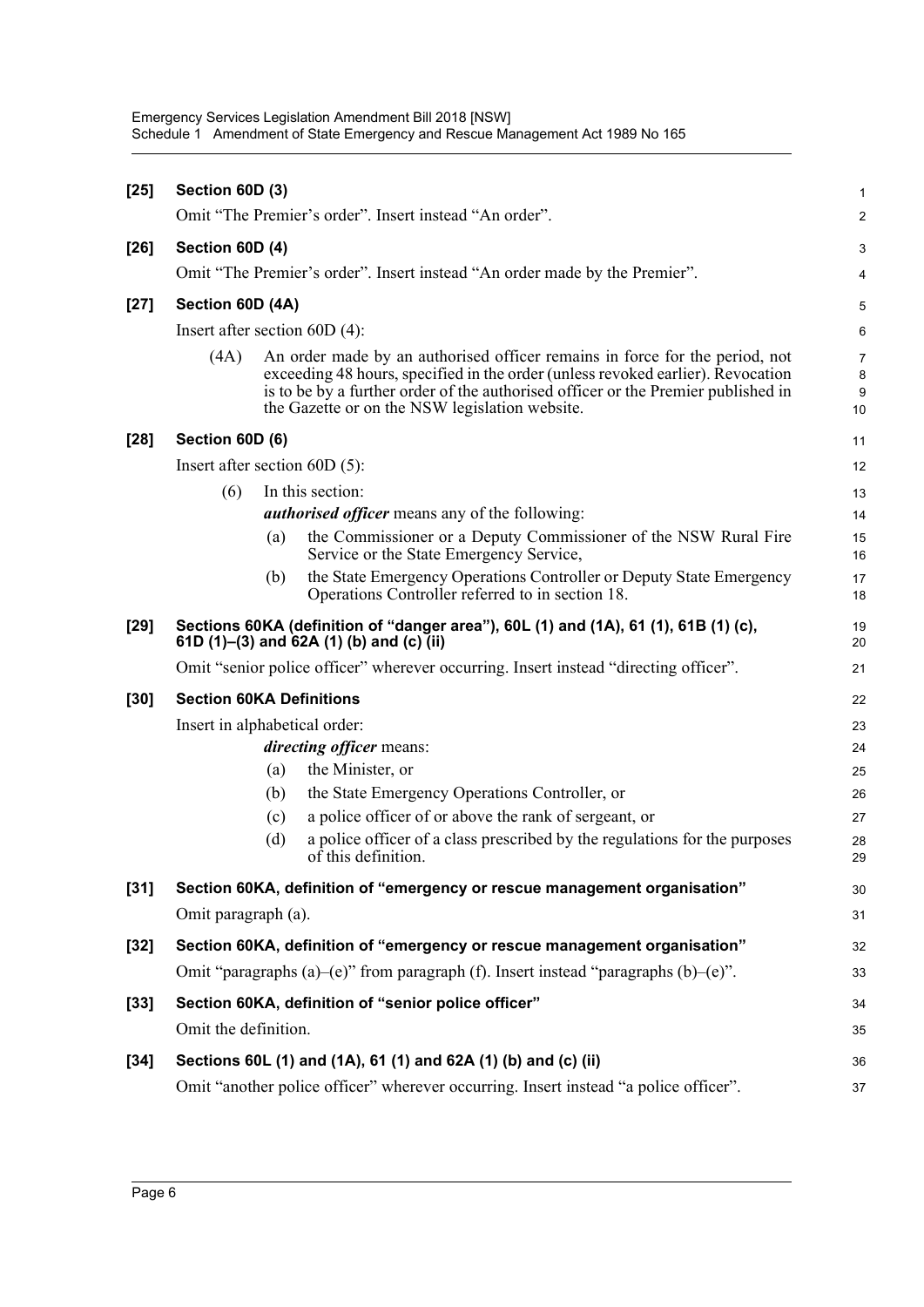| $[35]$ |     |                       |     | Section 61 Power to take other safety measures                                                                                                                                                                                                                                                                        | 1                    |
|--------|-----|-----------------------|-----|-----------------------------------------------------------------------------------------------------------------------------------------------------------------------------------------------------------------------------------------------------------------------------------------------------------------------|----------------------|
|        |     |                       |     | Omit "a senior police officer" from section 61 (3).                                                                                                                                                                                                                                                                   | 2                    |
|        |     |                       |     | Insert instead "the directing officer or a police officer".                                                                                                                                                                                                                                                           | 3                    |
|        |     |                       |     |                                                                                                                                                                                                                                                                                                                       |                      |
| $[36]$ |     | <b>Section 61 (5)</b> |     |                                                                                                                                                                                                                                                                                                                       | 4                    |
|        |     |                       |     | Omit "senior police officer". Insert instead "directing officer or police officer".                                                                                                                                                                                                                                   | 5                    |
| $[37]$ |     |                       |     | Sections 61A, 61B (1) and 61C                                                                                                                                                                                                                                                                                         | 6                    |
|        |     |                       |     | Omit "A police officer" and "a police officer" wherever occurring.                                                                                                                                                                                                                                                    | $\overline{7}$       |
|        |     |                       |     | Insert instead "A person" and "a person", respectively.                                                                                                                                                                                                                                                               | 8                    |
| $[38]$ |     | Section 61B (2)       |     |                                                                                                                                                                                                                                                                                                                       | $\boldsymbol{9}$     |
|        |     |                       |     | Omit "the police officer". Insert instead "the person".                                                                                                                                                                                                                                                               | 10                   |
| $[39]$ |     |                       |     | Section 61D Use of force by police officers                                                                                                                                                                                                                                                                           | 11                   |
|        |     |                       |     | Insert "by a police officer" after "Reasonable force may be used" in section 61D (1).                                                                                                                                                                                                                                 | 12                   |
|        |     | <b>Section 61E</b>    |     |                                                                                                                                                                                                                                                                                                                       |                      |
| [40]   |     |                       |     |                                                                                                                                                                                                                                                                                                                       | 13                   |
|        |     |                       |     | Omit the section. Insert instead:                                                                                                                                                                                                                                                                                     | 14                   |
|        | 61E |                       |     | <b>Authority to enter premises</b>                                                                                                                                                                                                                                                                                    | 15                   |
|        |     | (1)                   |     | A power conferred to enter premises, or to take action on premises, may not<br>be exercised unless the person proposing to exercise the power is in possession<br>of an authority and produces the authority if required to do so by the owner or<br>occupier of the premises.                                        | 16<br>17<br>18<br>19 |
|        |     | (2)                   |     | The authority must be a written authority that:                                                                                                                                                                                                                                                                       | 20                   |
|        |     |                       | (a) | states that it is issued under this Act, and                                                                                                                                                                                                                                                                          | 21                   |
|        |     |                       | (b) | gives the name of the person to whom it is issued, and                                                                                                                                                                                                                                                                | 22                   |
|        |     |                       | (c) | describes the nature of the powers conferred and the source of the<br>powers, and                                                                                                                                                                                                                                     | 23<br>24             |
|        |     |                       | (d) | states the date (if any) on which it expires, and                                                                                                                                                                                                                                                                     | 25                   |
|        |     |                       | (e) | describes the kind of premises to which the power extends, and                                                                                                                                                                                                                                                        | 26                   |
|        |     |                       | (f) | bears the signature of the directing officer or the police officer who<br>issued the direction under section 61.                                                                                                                                                                                                      | 27<br>28             |
|        |     | (3)                   |     | However, a police officer exercising a power to enter premises, or to take<br>action on premises, must produce his or her warrant card if required to do so<br>by the owner or occupier of the premises in lieu of an authority (unless the<br>police officer is in uniform).                                         | 29<br>30<br>31<br>32 |
| $[41]$ |     |                       |     | <b>Section 62 Personal liability</b>                                                                                                                                                                                                                                                                                  | 33                   |
|        |     |                       |     | Insert at the end of the section:                                                                                                                                                                                                                                                                                     | 34                   |
|        |     | (2)                   |     | A matter or thing done by a government sector employee, or by a member (or<br>member of staff) of an emergency services organisation, does not, if the matter<br>or thing was done in good faith for the purposes of executing this Act, subject<br>the employee or member to any action, liability, claim or demand. | 35<br>36<br>37<br>38 |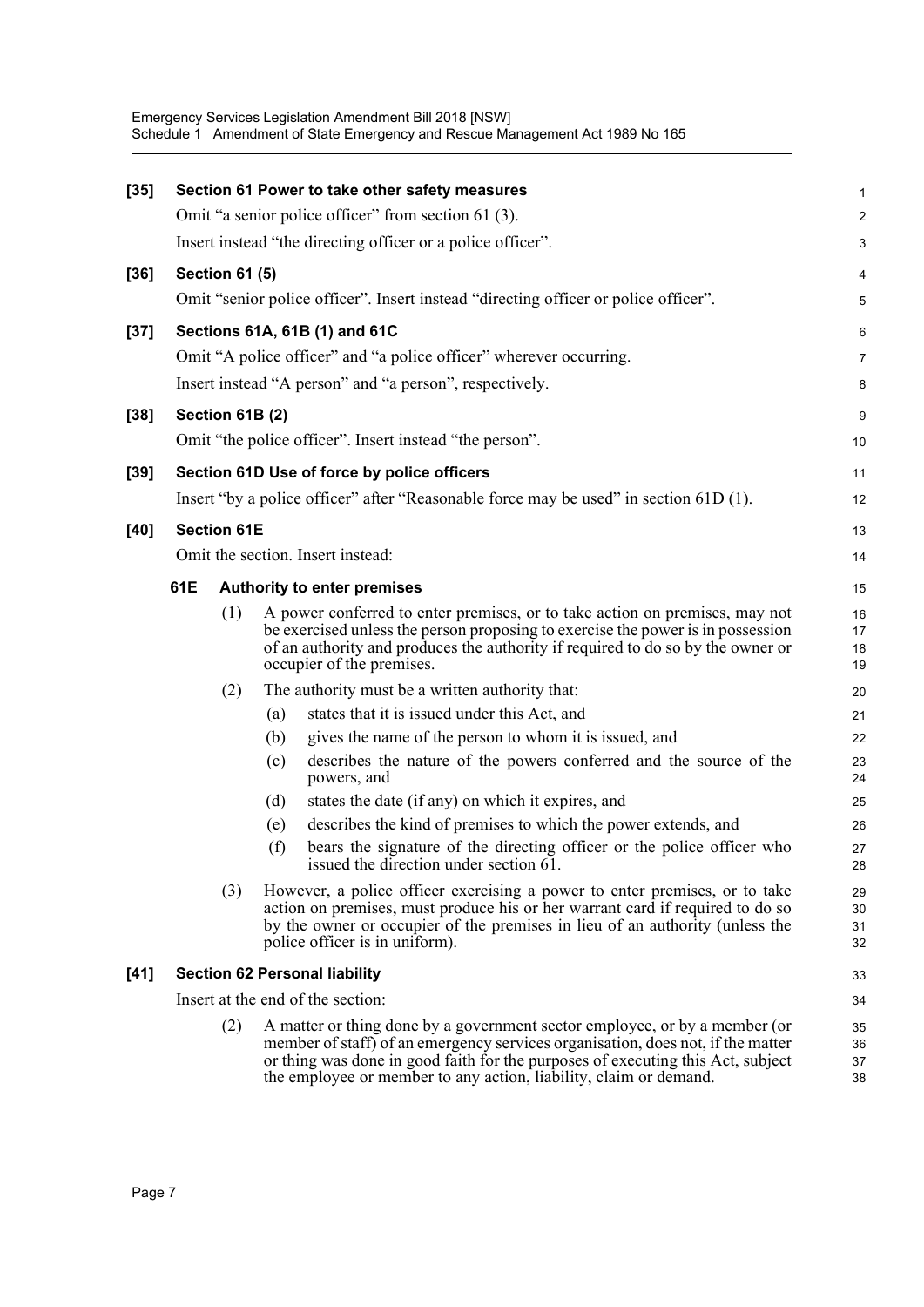|      | (3)                      | In this section:                                                                                                                                                                                                                                                                                | $\mathbf{1}$         |
|------|--------------------------|-------------------------------------------------------------------------------------------------------------------------------------------------------------------------------------------------------------------------------------------------------------------------------------------------|----------------------|
|      |                          | government sector employee means a person employed in a government                                                                                                                                                                                                                              | $\overline{2}$       |
|      |                          | sector agency (within the meaning of the <i>Government Sector Employment Act</i><br>2013).                                                                                                                                                                                                      | 3<br>4               |
| [42] | <b>Section 63A Staff</b> |                                                                                                                                                                                                                                                                                                 | 5                    |
|      |                          | Omit section $63A(2)(a)$ .                                                                                                                                                                                                                                                                      | 6                    |
| [43] |                          | Schedule 2 Provisions relating to members and procedure of emergency<br>management organisations                                                                                                                                                                                                | 7<br>8               |
|      |                          | Omit "(Sections 11 (5), 14 (5), 22 (5) and 28 (7)".                                                                                                                                                                                                                                             | 9                    |
|      |                          | Insert instead "(Sections 14 (5), 22 (5) and 28 (7)".                                                                                                                                                                                                                                           | 10                   |
| [44] |                          | Schedule 2, clause 1, definition of "relevant organisation"                                                                                                                                                                                                                                     | 11                   |
|      | Omit paragraph (a).      |                                                                                                                                                                                                                                                                                                 | 12                   |
| [45] |                          | Schedule 4 Savings, transitional and other provisions                                                                                                                                                                                                                                           | 13                   |
|      |                          | Insert at the end of the Schedule, with appropriate Part and clause numbering:                                                                                                                                                                                                                  | 14                   |
|      | <b>Part</b>              | <b>Provisions consequent on Emergency Services</b><br><b>Legislation Amendment Act 2018</b>                                                                                                                                                                                                     | 15<br>16             |
|      |                          | <b>Definition</b>                                                                                                                                                                                                                                                                               | 17                   |
|      |                          | In this Part, <i>amending Act</i> means the <i>Emergency Services Legislation</i><br>Amendment Act 2018.                                                                                                                                                                                        | 18<br>19             |
|      |                          | <b>Abolition of State Disasters Council</b>                                                                                                                                                                                                                                                     | 20                   |
|      | (1)                      | On the repeal of section 11 by the amending Act, the State Disasters Council<br>is abolished.                                                                                                                                                                                                   | 21<br>22             |
|      | (2)                      | The persons who were members of the State Disasters Council cease, on that<br>abolition, to hold office as members and are not entitled to any remuneration<br>or compensation because of the loss of that office.                                                                              | 23<br>24<br>25       |
|      |                          | <b>Decorporatisation of State Rescue Board</b>                                                                                                                                                                                                                                                  | 26                   |
|      | (1)                      | On the substitution of section 42 (1) by the amending Act, the State Rescue<br>Board ceases to be a corporation constituted by this Act.                                                                                                                                                        | 27<br>28             |
|      | (2)                      | The assets, rights and liabilities of the State Rescue Board become, on that<br>cessation, the assets, rights and liabilities of the Crown.                                                                                                                                                     | 29<br>30             |
|      | (3)                      | The persons who were members of the State Rescue Board become, on that<br>cessation, members of the State Rescue Board established by this Act as<br>amended by the amending Act.                                                                                                               | 31<br>32<br>33       |
|      | (4)                      | In this clause:                                                                                                                                                                                                                                                                                 | 34                   |
|      |                          | <b>assets</b> means any legal or equitable estate or interest (whether present or<br>future, whether vested or contingent and whether personal or assignable) in<br>real or personal property of any description (including money), and includes<br>securities, choses in action and documents. | 35<br>36<br>37<br>38 |
|      |                          | <i>liabilities</i> means any liabilities, debts or obligations (whether present or future,<br>whether vested or contingent and whether personal or assignable).                                                                                                                                 | 39<br>40             |
|      |                          |                                                                                                                                                                                                                                                                                                 |                      |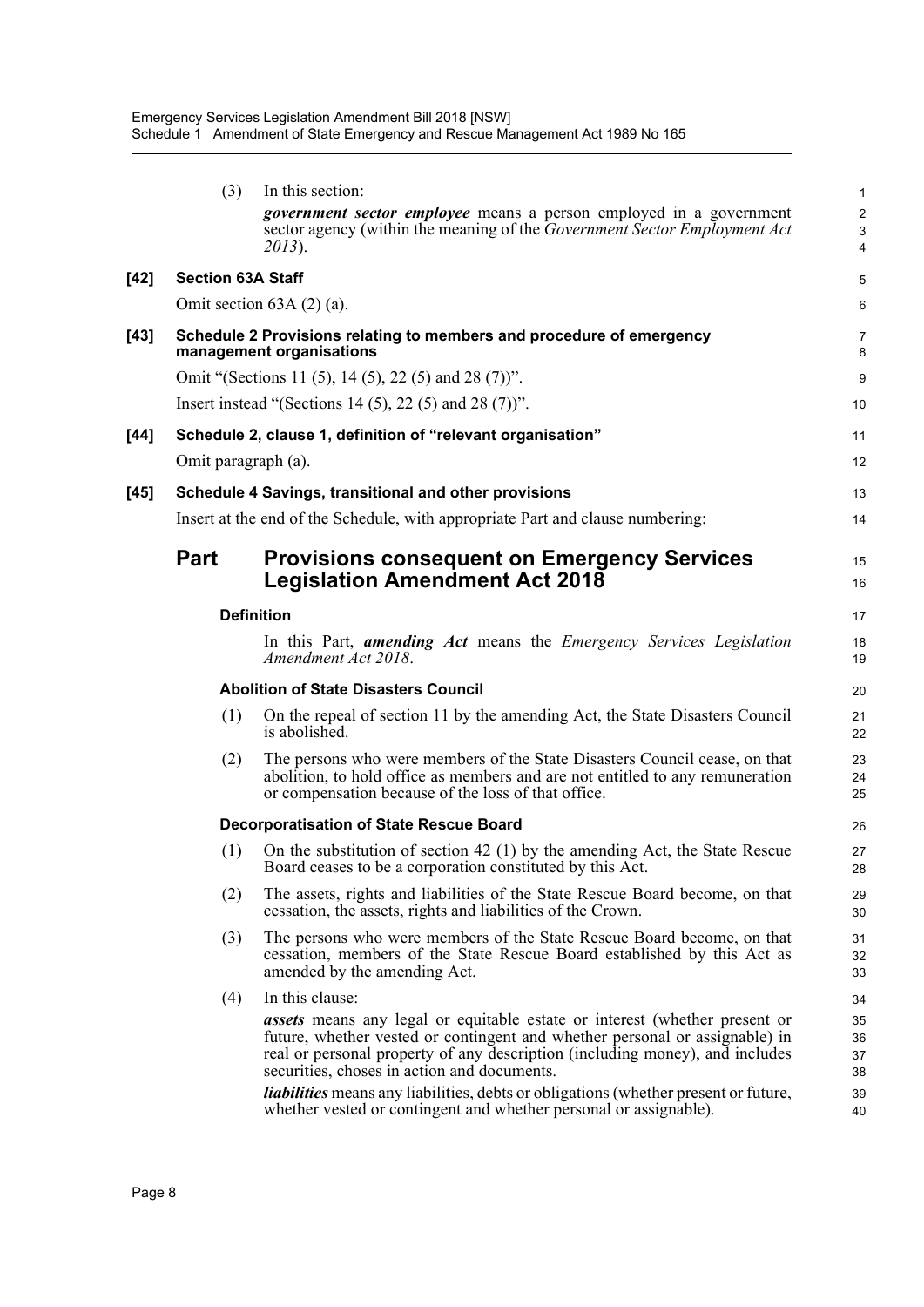*rights* means any rights, powers, privileges or immunities (whether present or future, whether vested or contingent and whether personal or assignable). 2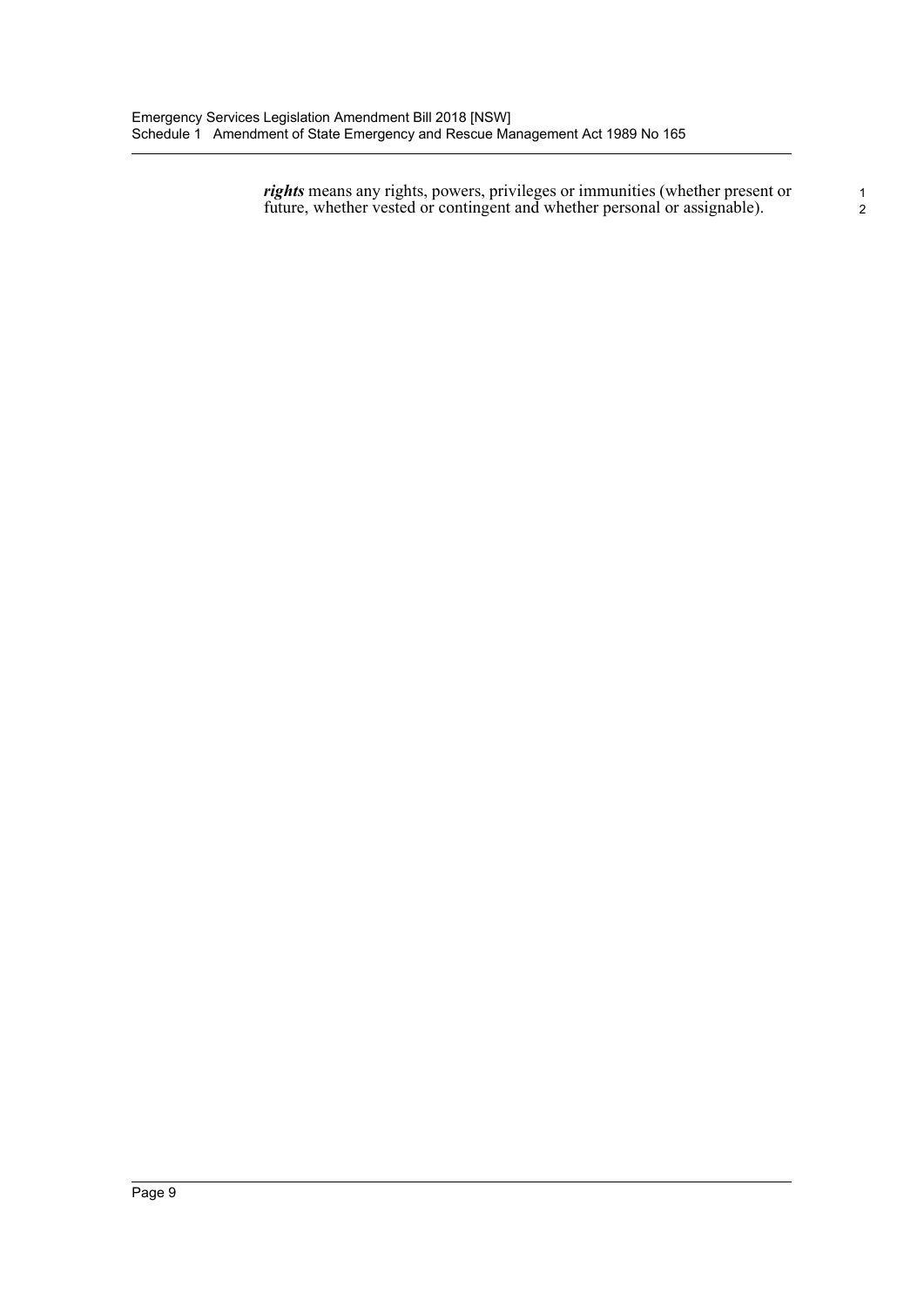## <span id="page-14-0"></span>**Schedule 2 • Amendment of Rural Fires Act 1997 No 65**

#### **[1] Section 4 Definitions** 2

Omit the definitions of *emergency* and *emergency services organisation* from the note to 3 the section. 4

Insert instead: 5

*emergency* means an emergency due to an actual or imminent occurrence 6 (such as fire, flood, storm, earthquake, explosion, terrorist act, accident, epidemic or warlike action) which: 8

7

36

39

44

- (a) endangers, or threatens to endanger, the safety or health of persons or 9 animals in the State, or 10
- (b) destroys or damages, or threatens to destroy or damage, property in the 11 State, or 12
- (c) causes a failure of, or a significant disruption to, an essential service or 13 infrastructure, 14

being an emergency which requires a significant and co-ordinated response. 15 *emergency services organisation* means the following: 16

### (a) Ambulance Service of NSW, 17

- (b) Fire and Rescue NSW, 18 (c) a fire brigade within the meaning of the *Fire and Rescue NSW Act 1989*, 19 (d) NSW Police Force, 20 (e) NSW Rural Fire Service, 21 (f) State Emergency Service, 22 (g) Surf Life Saving New South Wales, 23 (h) New South Wales Volunteer Rescue Association Inc, 24 (i) Volunteer Marine Rescue NSW, 25 (j) an agency that manages or controls an accredited rescue unit, 26
- (k) a non-government agency that is prescribed by the regulations for the 27 purposes of this definition. 28

#### **[2] Section 9 Functions of Service** 29

Omit section 9 (1). Insert instead: 30

- (1) The NSW Rural Fire Service has the following functions: 31
	- (a) to provide rural fire services for New South Wales, 32
	- (b) to issue public warnings about bush fires and bush fire threats in the 33 State for the purpose of protecting life and property, 34
	- (c) to provide advisory services (whether within or outside the State) 35 relating to fire fighting and other matters with respect to which it has expertise, 37
	- (d) as directed by the State Emergency Operations Controller, to deal with 38 an emergency where no other agency has lawful authority to assume command of the emergency operation, 40
	- (e) to carry out, by accredited brigades, rescue operations allocated by the 41 State Rescue Board, 42
	- (f) to assist the State Emergency Operations Controller to carry out 43 emergency management functions relating to the prevention of,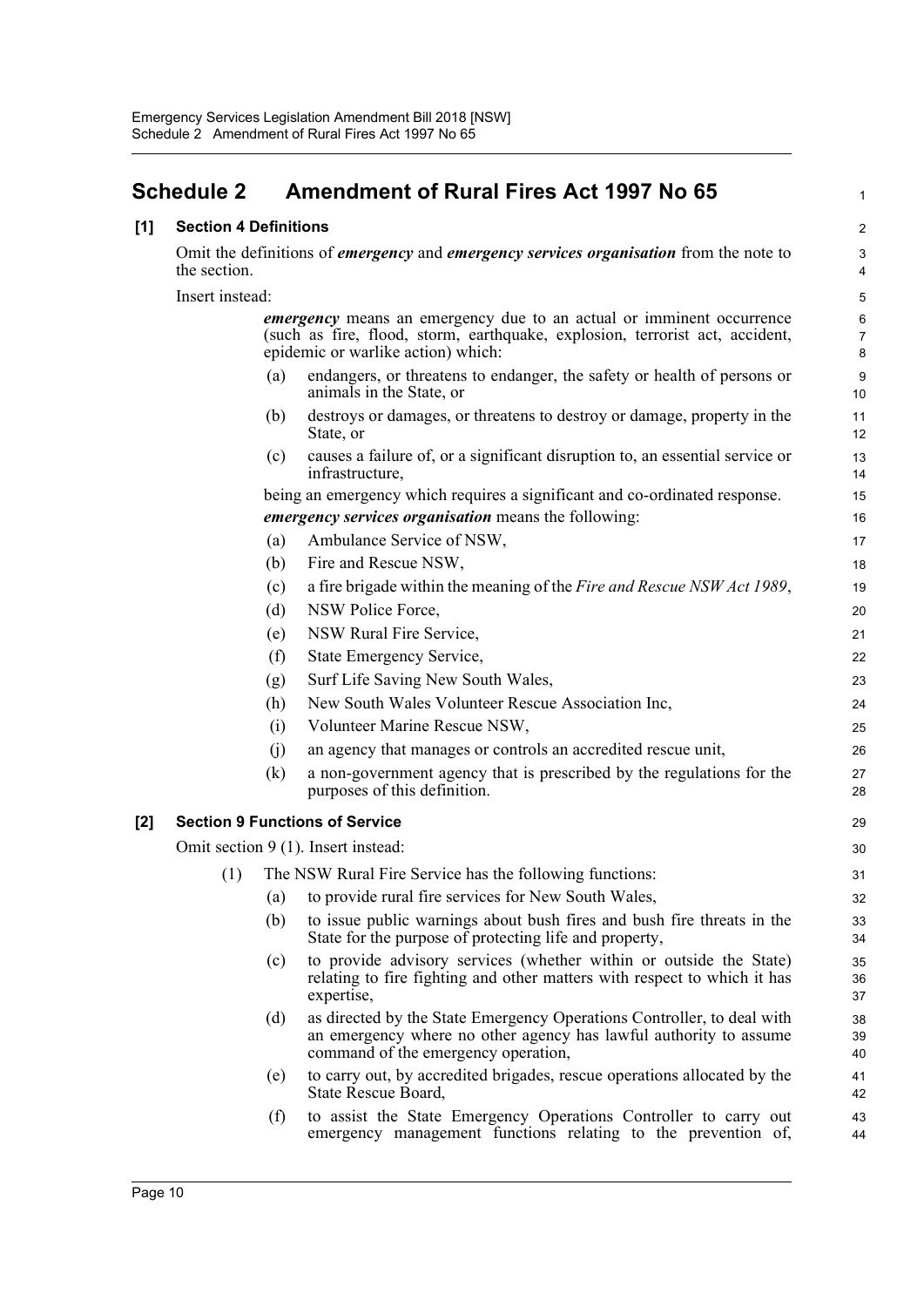|     |                          |                      |           | preparation for and response to, and to assist the State Emergency<br>Recovery Controller to carry out emergency management functions                                                                                                                                                                                                                            | $\mathbf{1}$<br>$\overline{\mathbf{c}}$ |
|-----|--------------------------|----------------------|-----------|------------------------------------------------------------------------------------------------------------------------------------------------------------------------------------------------------------------------------------------------------------------------------------------------------------------------------------------------------------------|-----------------------------------------|
|     |                          |                      |           | relating to the recovery from, emergencies in accordance with the <i>State</i><br>Emergency and Rescue Management Act 1989,                                                                                                                                                                                                                                      | 3<br>4                                  |
|     |                          |                      | (g)       | to assist, at their request, members of the NSW Police Force, Fire and<br>Rescue NSW, the State Emergency Service or the Ambulance Service<br>of NSW in dealing with any incident or emergency,                                                                                                                                                                  | 5<br>$\,6$<br>$\overline{7}$            |
|     |                          |                      | (h)       | to maintain effective liaison with all emergency services organisations,                                                                                                                                                                                                                                                                                         | 8                                       |
|     |                          |                      | (i)       | to carry out such other functions as may be assigned to it by or under<br>this or any other Act, or by the State Emergency Operations Controller<br>or the Minister,                                                                                                                                                                                             | 9<br>10<br>11                           |
|     |                          |                      | (j)       | to do anything necessary for, or incidental to, the exercise of its<br>functions.                                                                                                                                                                                                                                                                                | 12<br>13                                |
| [3] |                          |                      |           | <b>Section 14 Delegation by Commissioner</b>                                                                                                                                                                                                                                                                                                                     | 14                                      |
|     |                          |                      |           | Omit "section 79BA" from section 14 (2) (c). Insert instead "section 4.14".                                                                                                                                                                                                                                                                                      | 15                                      |
| [4] |                          | Section 14 (2) (d)   |           |                                                                                                                                                                                                                                                                                                                                                                  | 16                                      |
|     |                          |                      |           | Omit "section 146". Insert instead "section 10.3".                                                                                                                                                                                                                                                                                                               | 17                                      |
| [5] |                          |                      |           | Section 18 Area of operations and officers of rural fire brigades                                                                                                                                                                                                                                                                                                | 18                                      |
|     |                          |                      |           | Insert at the end of the section:                                                                                                                                                                                                                                                                                                                                | 19                                      |
|     |                          | (2)                  |           | The Commissioner may appoint officers for the rural fire brigade if the body<br>or person that forms the brigade fails to do so within the period prescribed by<br>the regulations after being requested to do so by the Commissioner.                                                                                                                           | 20<br>21<br>22                          |
| [6] |                          |                      |           | <b>Section 44 Commissioner's responsibility</b>                                                                                                                                                                                                                                                                                                                  | 23                                      |
|     |                          | Omit section 44 (2). |           |                                                                                                                                                                                                                                                                                                                                                                  | 24                                      |
| [7] |                          | <b>Section 45A</b>   |           |                                                                                                                                                                                                                                                                                                                                                                  | 25                                      |
|     | Insert after section 45: |                      |           |                                                                                                                                                                                                                                                                                                                                                                  |                                         |
|     | 45A                      |                      |           | <b>Delegation of functions under Division</b>                                                                                                                                                                                                                                                                                                                    | 27                                      |
|     |                          | (1)                  |           | The Commissioner may delegate the Commissioner's functions under this<br>Division (other than this power of delegation) to any person including an<br>officer or member of a rural fire brigade, a person employed in Fire and<br>Rescue NSW, a person employed in the Department of Industry or a person<br>employed in the Office of Environment and Heritage. | 28<br>29<br>30<br>31<br>32              |
|     |                          | (2)                  | writing.  | A delegate may subdelegate any function delegated to the delegate by the<br>Commissioner, if authorised to do so by the Commissioner, by instrument in                                                                                                                                                                                                           | 33<br>34<br>35                          |
|     |                          | (3)                  |           | A delegate cannot subdelegate a function to a person if the Commissioner does<br>not have the power to delegate that function to the person.                                                                                                                                                                                                                     | 36<br>37                                |
|     |                          | (4)                  | delegate. | If the Commissioner delegates functions subject to conditions or limitations,<br>any subdelegation by the delegate is taken to be subject to the same conditions<br>and limitations, and any further conditions or limitations imposed by the                                                                                                                    | 38<br>39<br>40<br>41                    |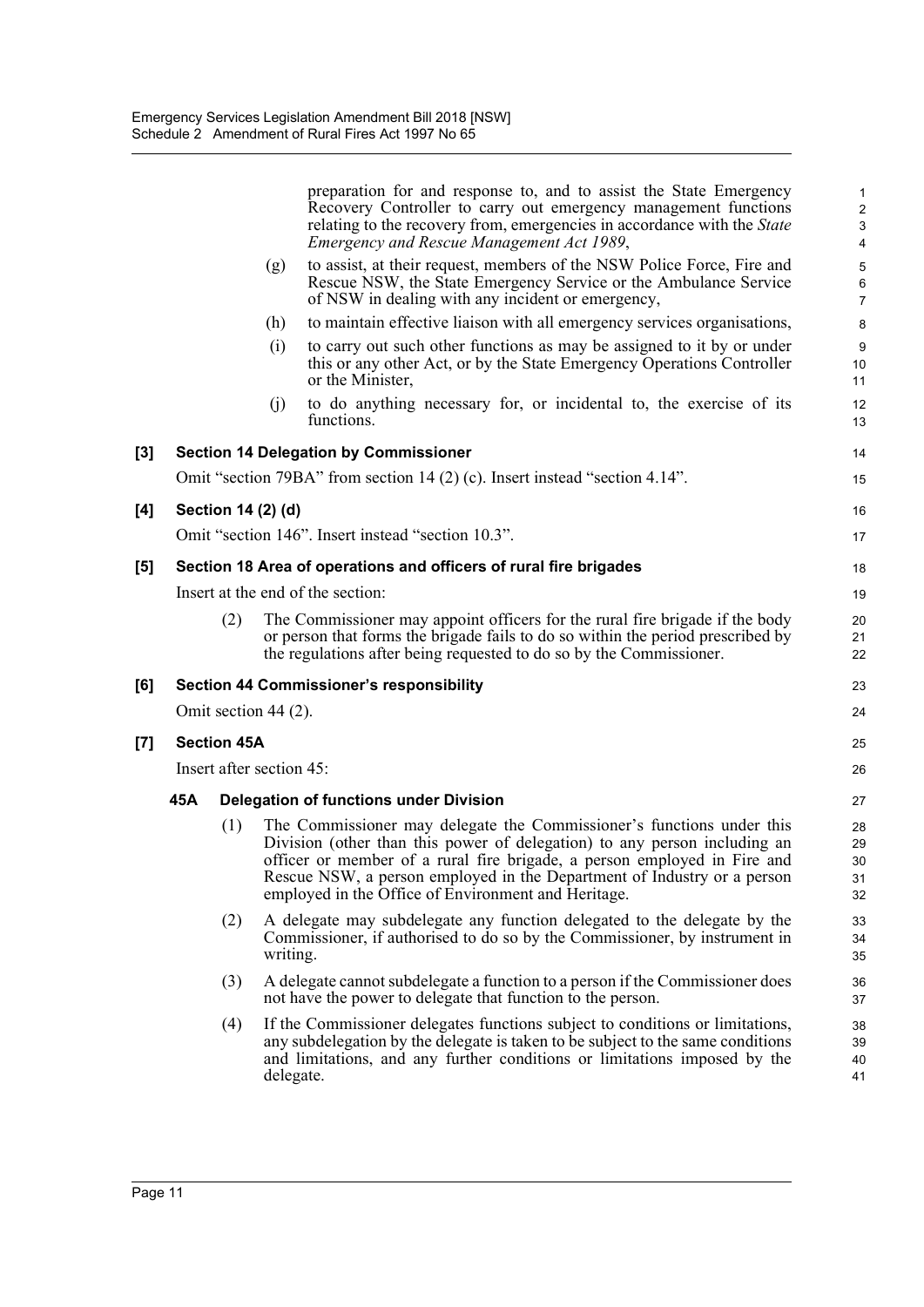| [8]    | Section 64 Occupiers to extinguish fires or notify fire fighting authorities |                       |     |                                                                                                                                                                                           |                         |  |  |
|--------|------------------------------------------------------------------------------|-----------------------|-----|-------------------------------------------------------------------------------------------------------------------------------------------------------------------------------------------|-------------------------|--|--|
|        |                                                                              |                       |     | Omit section 64 (1) (b). Insert instead:                                                                                                                                                  | $\overline{2}$          |  |  |
|        |                                                                              |                       | (b) | if the occupier is unable without assistance to extinguish the fire and any                                                                                                               | 3                       |  |  |
|        |                                                                              |                       |     | practicable means of communication are available, ensure that the fire                                                                                                                    | $\overline{\mathbf{4}}$ |  |  |
|        |                                                                              |                       |     | is reported immediately to the 000 emergency telephone number.                                                                                                                            | 5                       |  |  |
| [9]    |                                                                              | <b>Section 64 (2)</b> |     |                                                                                                                                                                                           | 6                       |  |  |
|        |                                                                              | Omit the subsection.  |     |                                                                                                                                                                                           | $\overline{7}$          |  |  |
| [10]   |                                                                              | <b>Section 82</b>     |     |                                                                                                                                                                                           | 8                       |  |  |
|        |                                                                              |                       |     | Omit the section. Insert instead:                                                                                                                                                         | 9                       |  |  |
|        | 82                                                                           |                       |     | Local bush fire danger period                                                                                                                                                             | 10                      |  |  |
|        |                                                                              | (1)                   |     | The Commissioner may modify, in respect of all or part of a local government<br>area, the bush fire danger period set out in section 81 by order published in the<br>Gazette declaring:   | 11<br>12<br>13          |  |  |
|        |                                                                              |                       | (a) | that there is no bush fire danger period in the area or part, or                                                                                                                          | 14                      |  |  |
|        |                                                                              |                       | (b) | that a different period is the bush fire danger period for the area or part.                                                                                                              | 15                      |  |  |
|        |                                                                              | (2)                   |     | An order may also be published in any other manner approved in writing by<br>the Minister.                                                                                                | 16<br>17                |  |  |
|        |                                                                              | (3)                   |     | An order may be made on the Commissioner's own initiative or on the<br>recommendation of a Bush Fire Management Committee for the area.                                                   | 18<br>19                |  |  |
|        |                                                                              | (4)                   |     | An order remains in force until whichever of the following occurs first:                                                                                                                  | 20                      |  |  |
|        |                                                                              |                       | (a) | the end of the period specified in the order as the period for which it is<br>in force,                                                                                                   | 21<br>22                |  |  |
|        |                                                                              |                       | (b) | the revocation of the order by the Commissioner.                                                                                                                                          | 23                      |  |  |
| $[11]$ |                                                                              |                       |     | <b>Section 90 Duration of permits</b>                                                                                                                                                     | 24                      |  |  |
|        |                                                                              |                       |     | Omit "direction prohibiting the lighting of fires" from section 90 (2).                                                                                                                   | 25                      |  |  |
|        |                                                                              |                       |     | Insert instead "total fire ban order".                                                                                                                                                    | 26                      |  |  |
| $[12]$ |                                                                              |                       |     | Section 91 Cancellation or suspension of permits                                                                                                                                          | 27                      |  |  |
|        |                                                                              |                       |     | Omit "bushfires" wherever occurring in section 91 (2). Insert instead "bush fires".                                                                                                       | 28                      |  |  |
| $[13]$ |                                                                              | <b>Section 91 (3)</b> |     |                                                                                                                                                                                           | 29                      |  |  |
|        |                                                                              |                       |     | Omit "(including, if no other means are practicable, by broadcast by a television or radio                                                                                                | 30                      |  |  |
|        |                                                                              |                       |     | station transmitting to the area in which the land to which the permit relates is situated)".                                                                                             | 31                      |  |  |
| [14]   |                                                                              | <b>Section 99</b>     |     |                                                                                                                                                                                           | 32                      |  |  |
|        |                                                                              |                       |     | Omit the section. Insert instead:                                                                                                                                                         | 33                      |  |  |
|        | 99                                                                           |                       |     | <b>Total fire ban orders</b>                                                                                                                                                              | 34                      |  |  |
|        |                                                                              | (1)                   |     | The Minister may, if the Minister is of the opinion that it is necessary or<br>expedient in the interests of public safety to do so, by written order (a <b>total fire</b><br>ban order): | 35<br>36<br>37          |  |  |
|        |                                                                              |                       | (a) | prohibit the lighting, maintenance or use of any fire or class of fire in<br>the open air for the period or periods specified in the order, and                                           | 38<br>39                |  |  |
|        |                                                                              |                       |     |                                                                                                                                                                                           |                         |  |  |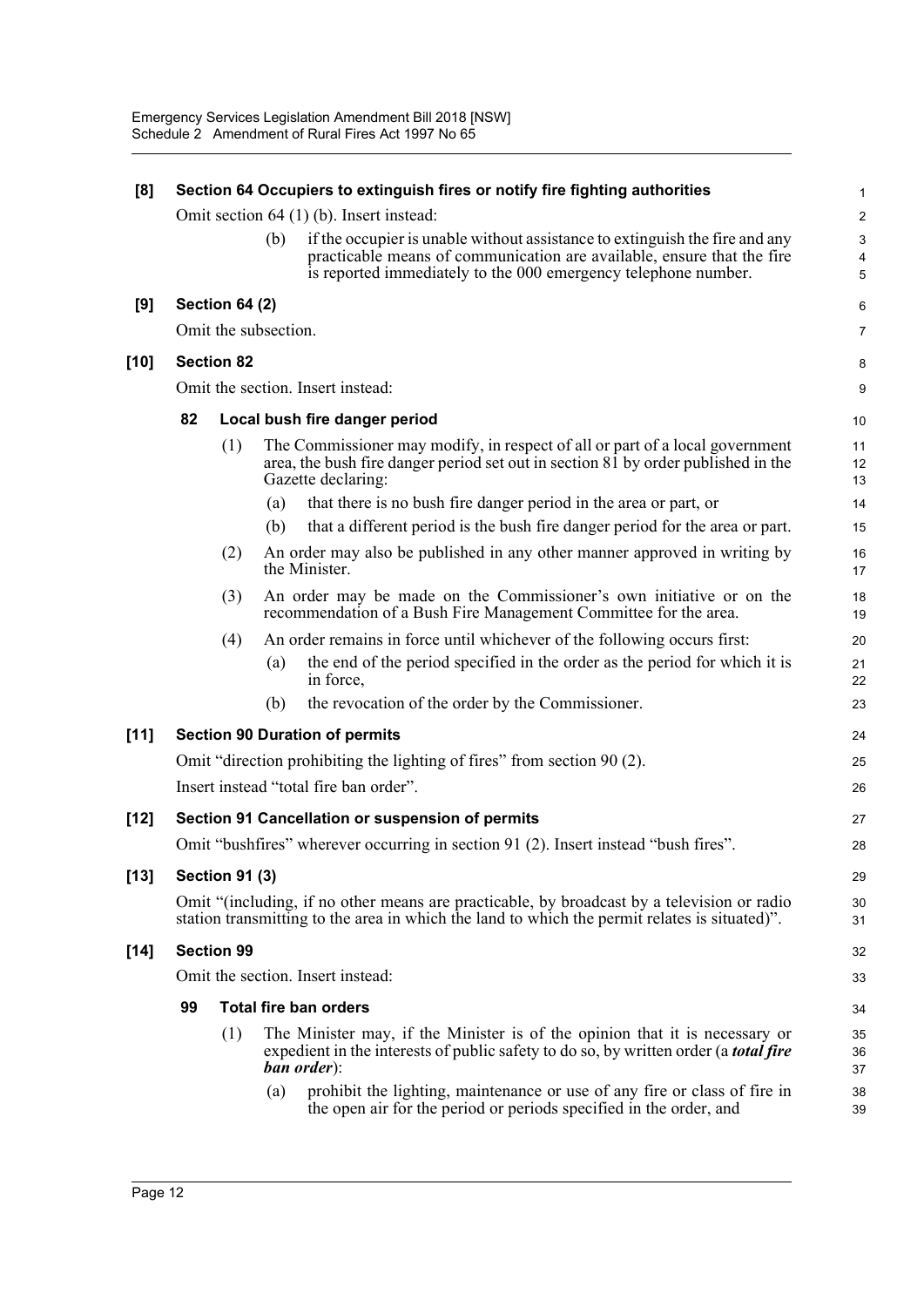|      | (b)       | require persons or classes of persons to take action specified in the order<br>for the purposes of preventing the outbreak or the spread of any bush<br>fire or for controlling or suppressing any bush fire.                                                                                                 | $\mathbf{1}$<br>$\overline{\mathbf{c}}$<br>3 |
|------|-----------|---------------------------------------------------------------------------------------------------------------------------------------------------------------------------------------------------------------------------------------------------------------------------------------------------------------|----------------------------------------------|
| (2)  |           | A total fire ban order is to identify the part or parts of the State to which the<br>order applies (the <i>total fire ban area</i> ) and, without limiting the manner in<br>which the total fire ban area may be identified, the area may be identified by<br>reference to a zone defined by the regulations. | 4<br>5<br>6<br>$\overline{7}$                |
| (3)  | order by: | The Minister may grant exemptions from the requirements of a total fire ban                                                                                                                                                                                                                                   | 8<br>9                                       |
|      | (a)       | setting out the exemptions in the order, or                                                                                                                                                                                                                                                                   | 10                                           |
|      | (b)       | by reference (in the order) to one or more standard exemptions that the<br>Minister has caused to be published in the Gazette.                                                                                                                                                                                | 11<br>12 <sup>2</sup>                        |
| (4)  |           | The Commissioner may also grant a person an exemption from the<br>requirements of a total fire ban order by written notice to the person.                                                                                                                                                                     | 13<br>14                                     |
| (5)  | period.   | An exemption by the Commissioner may be granted in relation to a specified<br>total fire ban order or to all total fire ban orders having effect during a specified                                                                                                                                           | 15<br>16<br>17                               |
| (6)  |           | The Commissioner may modify, suspend or revoke an exemption granted by<br>the Commissioner at any time:                                                                                                                                                                                                       | 18<br>19                                     |
|      | (a)       | by written notice to the person, or                                                                                                                                                                                                                                                                           | 20                                           |
|      | (b)       | if the Commissioner is of the opinion that the weather conditions are<br>conducive to the outbreak or spread of bush fires or that conditions<br>conducive to the outbreak or spread of bush fires are imminent—orally<br>or in such other manner as the Commissioner considers appropriate.                  | 21<br>22<br>23<br>24                         |
| (7)  |           | An exemption under this section may be granted unconditionally or subject to<br>conditions.                                                                                                                                                                                                                   | 25<br>26                                     |
| (8)  |           | As soon as practicable after making a total fire ban order, the Minister is:                                                                                                                                                                                                                                  | 27                                           |
|      | (a)       | to cause notice of the order to be broadcast by a television or radio<br>station transmitting to the total fire ban area, and                                                                                                                                                                                 | 28<br>29                                     |
|      | (b)       | to cause a copy of the order to be published in the Gazette.                                                                                                                                                                                                                                                  | 30                                           |
| (9)  |           | The Minister may cause notice of the order to be published in any other<br>manner approved by the Minister.                                                                                                                                                                                                   | 31<br>32                                     |
| (10) |           | The Minister may delegate any of the Minister's functions under this section,<br>other than this power of delegation, to:                                                                                                                                                                                     | 33<br>34                                     |
|      | (a)       | the Commissioner, or                                                                                                                                                                                                                                                                                          | 35                                           |
|      | (b)       | a senior executive officer of the NSW Rural Fire Service.                                                                                                                                                                                                                                                     | 36                                           |
| (11) |           | A person who fails to comply with a total fire ban order is guilty of an offence.                                                                                                                                                                                                                             | 37                                           |
|      |           | Maximum penalty: imprisonment for 12 months or 50 penalty units (or both).                                                                                                                                                                                                                                    | 38                                           |
| (12) |           | The provisions of this section have effect despite any other provision of this<br>Act or any other Act or law.                                                                                                                                                                                                | 39<br>40                                     |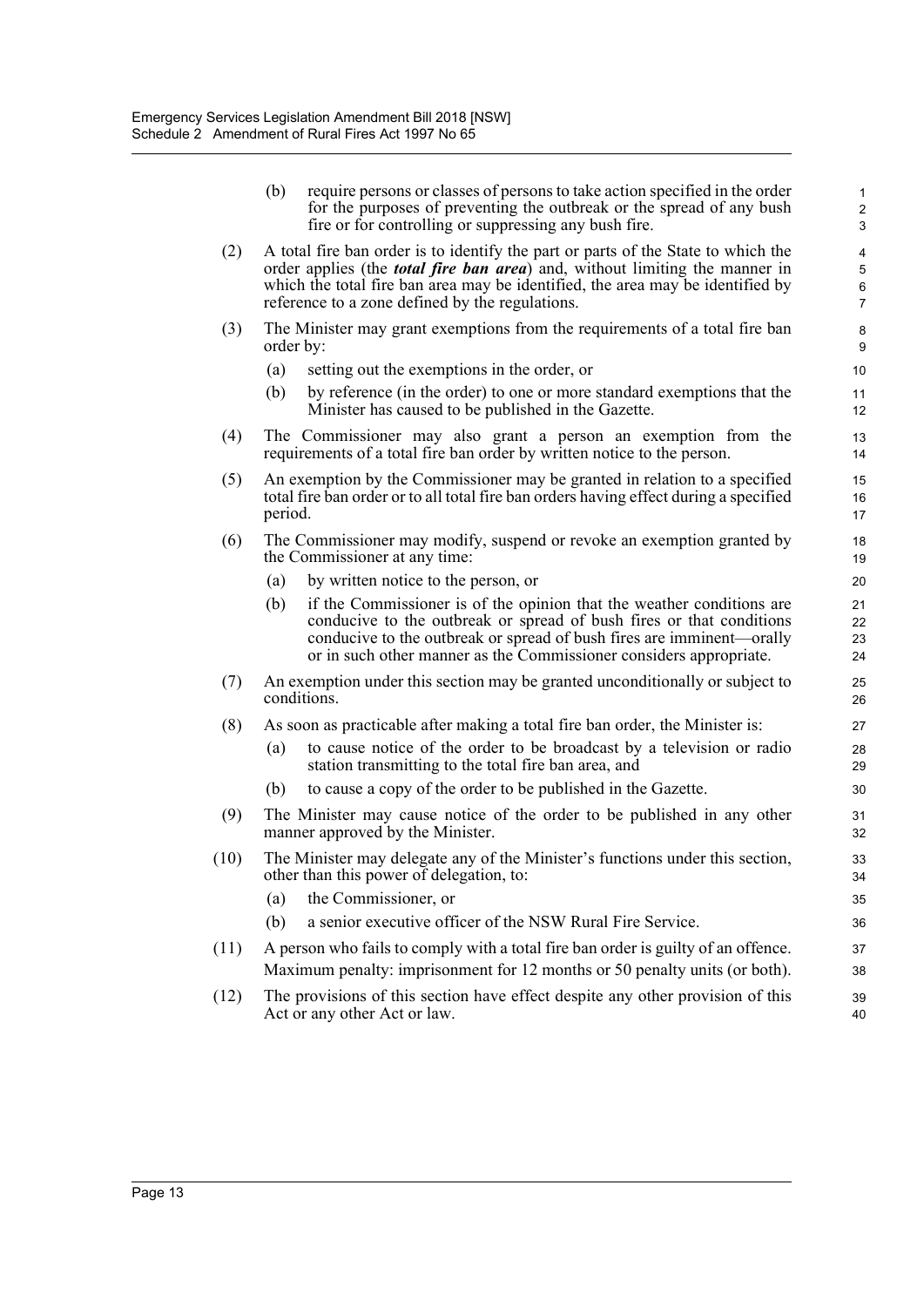| $[15]$<br><b>Section 100A Definitions</b> |                                                                                                                                                                                            |                                   |  |  |  |  |  |  |
|-------------------------------------------|--------------------------------------------------------------------------------------------------------------------------------------------------------------------------------------------|-----------------------------------|--|--|--|--|--|--|
|                                           | Omit the definition of excluded land from section 100A (1). Insert instead:                                                                                                                | $\overline{\mathbf{c}}$           |  |  |  |  |  |  |
|                                           | <i>excluded land</i> means the following:                                                                                                                                                  |                                   |  |  |  |  |  |  |
|                                           | land in the coastal wetlands and littoral rainforests area within the<br>(a)<br>meaning of State Environmental Planning Policy (Coastal<br>Management) 2018,                               | $\overline{\mathbf{4}}$<br>5<br>6 |  |  |  |  |  |  |
|                                           | any other land prescribed by the regulations.<br>(b)                                                                                                                                       | $\overline{7}$                    |  |  |  |  |  |  |
| $[16]$                                    | Section 100C Carrying out bush fire hazard reduction work                                                                                                                                  | 8                                 |  |  |  |  |  |  |
|                                           | Omit "an approval, consent or other authorisation for the work made by the <i>Native</i><br>Vegetation Act 2003, the Threatened Species Conservation Act 1995" from<br>section $100C(4)$ . | 9<br>10<br>11                     |  |  |  |  |  |  |
|                                           | Insert instead "a licence, approval, consent or other authorisation for the work made by the<br><b>Biodiversity Conservation Act 2016".</b>                                                | 12<br>13                          |  |  |  |  |  |  |
| $[17]$                                    | Section 100J Commissioner may prepare draft codes                                                                                                                                          | 14                                |  |  |  |  |  |  |
|                                           | Omit "section 111" from section 100J (3) (b). Insert instead "section 5.5".                                                                                                                | 15                                |  |  |  |  |  |  |
| $[18]$                                    | Section 100R Carrying out vegetation clearing work                                                                                                                                         | 16                                |  |  |  |  |  |  |
|                                           | Omit "an approval, consent or other authorisation for the work made by the <i>Native</i><br>Vegetation Act 2003" from section 100R (3).                                                    | 17<br>18                          |  |  |  |  |  |  |
|                                           | Insert instead "a licence, approval, consent or other authorisation for the work made by the<br><b>Biodiversity Conservation Act 2016".</b>                                                | 19<br>20                          |  |  |  |  |  |  |
| $[19]$                                    | Section 124A Application of Environmental Planning and Assessment Act 1979                                                                                                                 | 21                                |  |  |  |  |  |  |
|                                           | Omit "An order under Division 2A or 3 of Part 6 of" from section 124A (3).                                                                                                                 | 22                                |  |  |  |  |  |  |
|                                           | Insert instead "A development control order within the meaning of".                                                                                                                        | 23                                |  |  |  |  |  |  |
| $[20]$                                    | Section 124B Application of National Parks and Wildlife Act 1974                                                                                                                           | 24                                |  |  |  |  |  |  |
|                                           | Omit section 124B (3).                                                                                                                                                                     | 25                                |  |  |  |  |  |  |
| $[21]$                                    | Section 124D Application of Biodiversity Conservation Act 2016 and Part 5A of Local<br><b>Land Services Act 2013</b>                                                                       | 26<br>27                          |  |  |  |  |  |  |
|                                           | Insert after section $124D(1)$ :                                                                                                                                                           | 28                                |  |  |  |  |  |  |
|                                           | Division 2 (Stop work orders) of Part 11 of the Biodiversity Conservation Act<br>(1A)<br>2016 does not apply to, or in respect of, the doing of any emergency fire<br>fighting act.        | 29<br>30<br>31                    |  |  |  |  |  |  |
| $[22]$                                    | Section 136 Repeal of Bush Fires Act 1949                                                                                                                                                  | 32                                |  |  |  |  |  |  |
|                                           | Omit the section.                                                                                                                                                                          | 33                                |  |  |  |  |  |  |
| $[23]$                                    | <b>Section 139 Review of Act</b>                                                                                                                                                           | 34                                |  |  |  |  |  |  |
|                                           | Omit the section.                                                                                                                                                                          | 35                                |  |  |  |  |  |  |
|                                           |                                                                                                                                                                                            |                                   |  |  |  |  |  |  |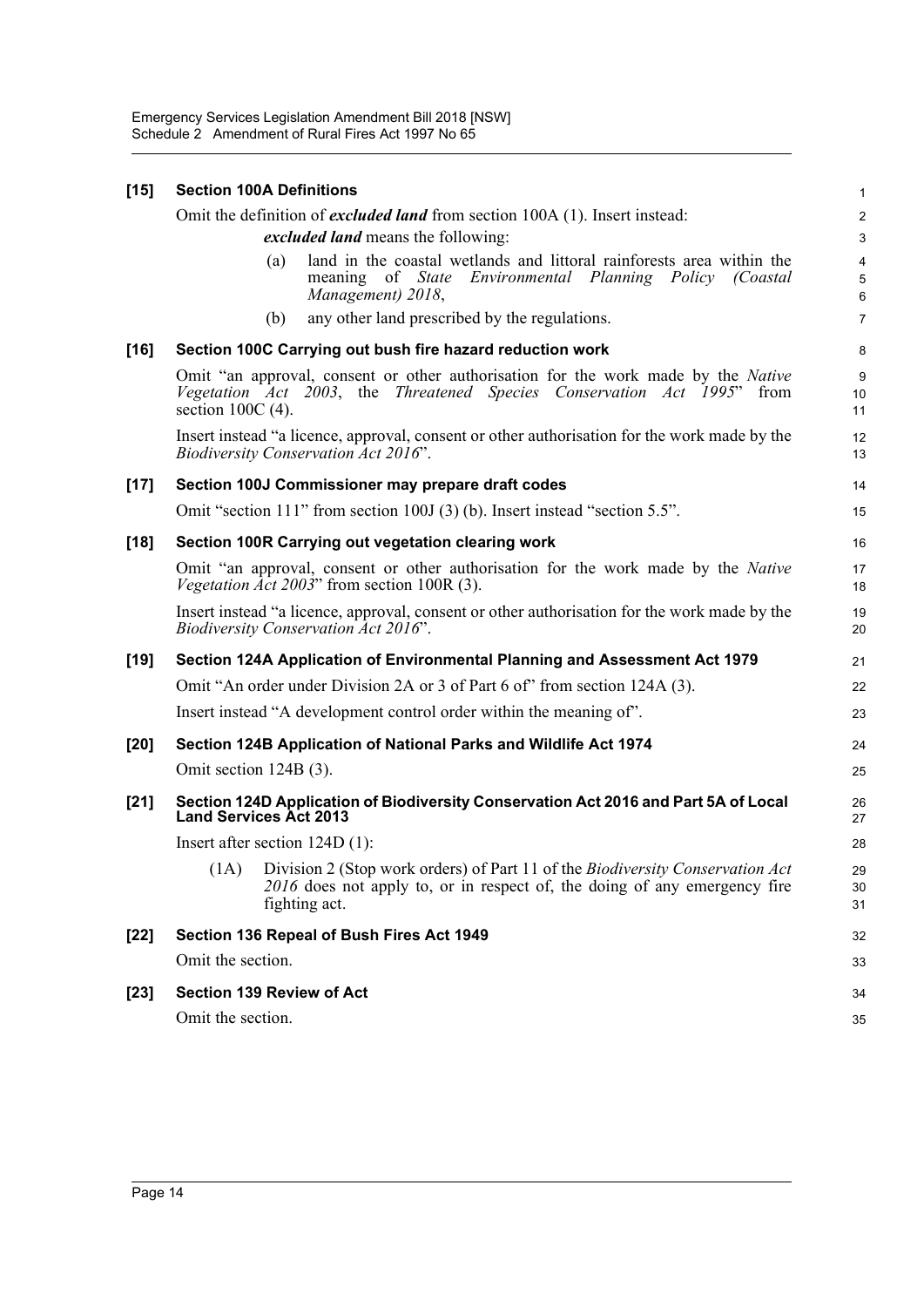<span id="page-19-0"></span>

|       | <b>Schedule 3</b> |                   | <b>Amendment of Fire Brigades Act 1989 No 192</b>                                                                                                                                                                                                                                                                                                                                                                          | $\mathbf{1}$                     |
|-------|-------------------|-------------------|----------------------------------------------------------------------------------------------------------------------------------------------------------------------------------------------------------------------------------------------------------------------------------------------------------------------------------------------------------------------------------------------------------------------------|----------------------------------|
| [1]   | Long title        |                   |                                                                                                                                                                                                                                                                                                                                                                                                                            | $\overline{c}$                   |
|       |                   |                   | Omit "volunteer fire brigades". Insert instead "retained fire brigades".                                                                                                                                                                                                                                                                                                                                                   | 3                                |
| $[2]$ |                   |                   | <b>Section 1 Name of Act</b>                                                                                                                                                                                                                                                                                                                                                                                               | 4                                |
|       |                   |                   | Omit "Fire Brigades". Insert instead "Fire and Rescue NSW".                                                                                                                                                                                                                                                                                                                                                                | 5                                |
| [3]   |                   |                   | <b>Section 3 Definitions</b>                                                                                                                                                                                                                                                                                                                                                                                               | 6                                |
|       |                   |                   | Omit the definition of <i>volunteer fire brigade</i> from section $3(1)$ . Insert in alphabetical order:<br><i>retained fire brigade</i> means an association of persons for which an approval<br>as a retained fire brigade is in force under section 9, but does not include a rural<br>fire brigade.                                                                                                                    | $\overline{7}$<br>8<br>9<br>10   |
| [4]   |                   |                   | Sections 3 (1) (definitions of "fire brigade" and "officer in charge"), 9, 10, 31 (1) (a)<br>and (1A) (a), 71 (2) and 72 (2)                                                                                                                                                                                                                                                                                               | 11<br>12                         |
|       |                   |                   | Omit "volunteer fire brigade" wherever occurring. Insert instead "retained fire brigade".                                                                                                                                                                                                                                                                                                                                  | 13                               |
| [5]   |                   | <b>Section 5A</b> |                                                                                                                                                                                                                                                                                                                                                                                                                            | 14                               |
|       |                   |                   | Insert after section 5:                                                                                                                                                                                                                                                                                                                                                                                                    | 15                               |
|       | <b>5A</b>         |                   | <b>General functions of Commissioner</b>                                                                                                                                                                                                                                                                                                                                                                                   | 16                               |
|       |                   | (1)               | It is the duty of the Commissioner to take all practicable measures for<br>preventing and extinguishing fires and protecting and saving life and property<br>in case of fire in any fire district.                                                                                                                                                                                                                         | 17<br>18<br>19                   |
|       |                   | (2)               | It is the duty of the Commissioner to take all practicable measures:                                                                                                                                                                                                                                                                                                                                                       | 20                               |
|       |                   |                   | for protecting and saving life and property endangered by hazardous<br>(a)<br>material incidents, and                                                                                                                                                                                                                                                                                                                      | 21<br>22                         |
|       |                   |                   | for confining or ending such an incident, and<br>(b)                                                                                                                                                                                                                                                                                                                                                                       | 23                               |
|       |                   |                   | for rendering the site of such an incident safe.<br>(c)                                                                                                                                                                                                                                                                                                                                                                    | 24                               |
|       |                   | (3)               | The Commissioner is authorised to take measures anywhere in the State for<br>protecting persons from injury or death and property from damage, whether or<br>not fire or a hazardous material incident is involved and, in the case of a fire,<br>it does not matter whether or not the persons are, or the property is, within a<br>fire district.                                                                        | 25<br>26<br>27<br>28<br>29       |
|       |                   | (4)               | The Commissioner is also authorised to:                                                                                                                                                                                                                                                                                                                                                                                    | 30                               |
|       |                   |                   | as directed by the State Emergency Operations Controller, deal with an<br>(a)<br>emergency where no other agency has lawful authority to assume<br>command of the emergency operation, and                                                                                                                                                                                                                                 | 31<br>32<br>33                   |
|       |                   |                   | carry out, by accredited brigades, rescue operations allocated by the<br>(b)<br>State Rescue Board, and                                                                                                                                                                                                                                                                                                                    | 34<br>35                         |
|       |                   |                   | assist the State Emergency Operations Controller to carry out<br>(c)<br>emergency management functions relating to the prevention of,<br>preparation for and response to, and to assist the State Emergency<br>Recovery Controller to carry out emergency management functions<br>relating to the recovery from, emergencies, in accordance with the <i>State</i><br><i>Emergency and Rescue Management Act 1989</i> , and | 36<br>37<br>38<br>39<br>40<br>41 |
|       |                   |                   | assist, at their request, members of the NSW Police Force, the NSW<br>(d)<br>Rural Fire Service, the NSW State Emergency Service or the                                                                                                                                                                                                                                                                                    | 42<br>43                         |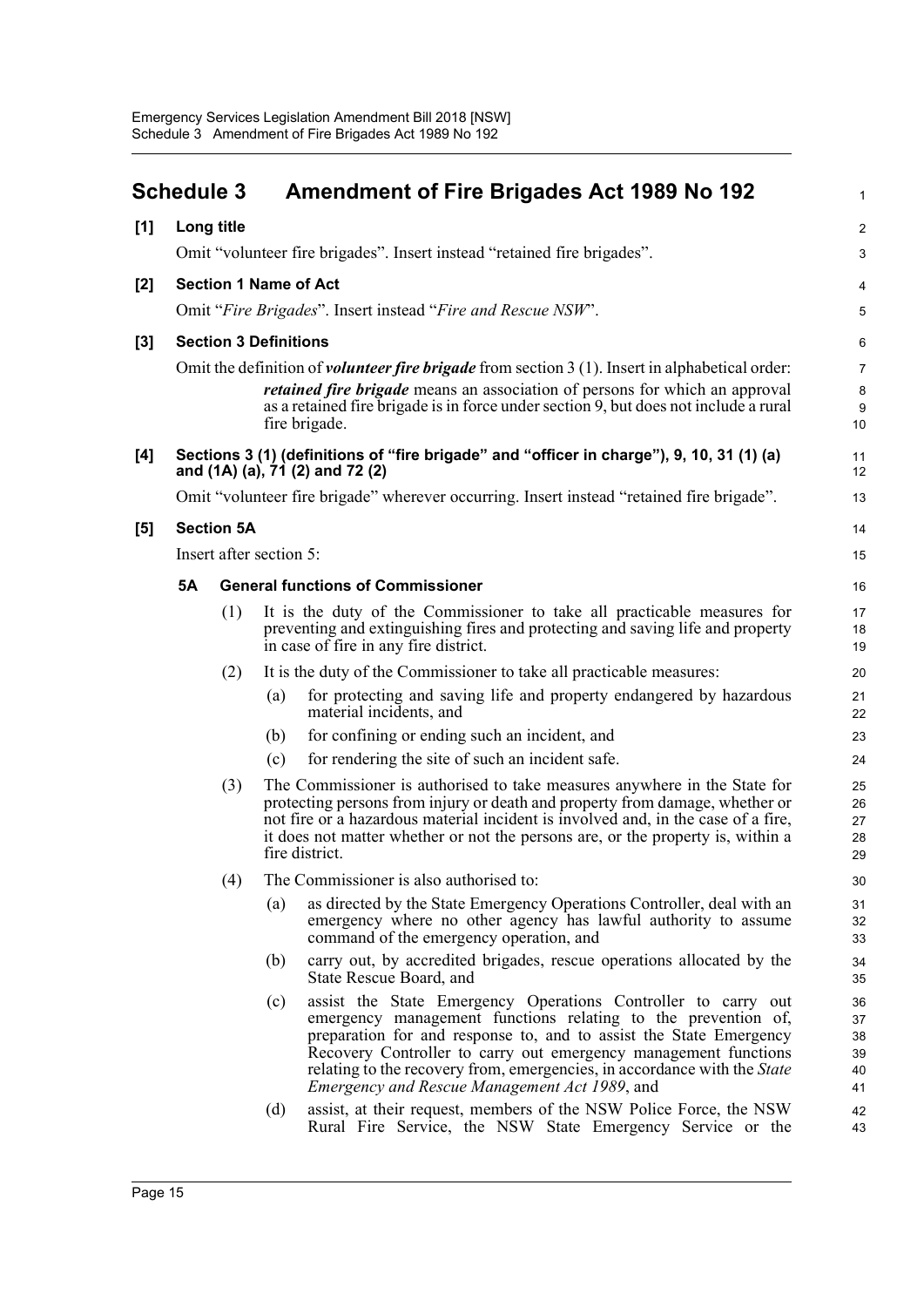|       |                                      | Ambulance Service of NSW in dealing with any incident or emergency,<br>and                                                                                                                                                                                                    | $\mathbf{1}$<br>$\overline{2}$ |
|-------|--------------------------------------|-------------------------------------------------------------------------------------------------------------------------------------------------------------------------------------------------------------------------------------------------------------------------------|--------------------------------|
|       | (e)                                  | maintain effective liaison with all emergency services organisations,<br>and                                                                                                                                                                                                  | 3<br>$\overline{4}$            |
|       | (f)                                  | carry out such other functions as may be assigned to the Commissioner<br>by or under this or any other Act, or by the State Emergency Operations<br>Controller or the Minister.                                                                                               | 5<br>6<br>$\overline{7}$       |
| [6]   | Sections 6 and 7                     |                                                                                                                                                                                                                                                                               | 8                              |
|       | Omit the sections.                   |                                                                                                                                                                                                                                                                               | 9                              |
| $[7]$ |                                      | Sections 8 (a), (b) and (d), 70 (1) and (2) (a), 71 (1) (b), 72 (1), 74 (1) and 85 (2) (d)                                                                                                                                                                                    | 10                             |
|       |                                      | Omit "volunteer fire brigades" wherever occurring. Insert instead "retained fire brigades".                                                                                                                                                                                   | 11                             |
| [8]   | Sections 9 (1) (a) and 31 (1A)       |                                                                                                                                                                                                                                                                               | 12                             |
|       |                                      | Omit "section $6(2)$ " wherever occurring. Insert instead "section $5A(2)$ ".                                                                                                                                                                                                 | 13                             |
| [9]   | Section 15 Use of water etc          |                                                                                                                                                                                                                                                                               | 14                             |
|       | Omit section 15 (a). Insert instead: |                                                                                                                                                                                                                                                                               | 15                             |
|       | (a)                                  | take and use any water from any source on any land, and                                                                                                                                                                                                                       | 16                             |
| [10]  | <b>Section 39</b>                    |                                                                                                                                                                                                                                                                               | 17                             |
|       | Omit the section. Insert instead:    |                                                                                                                                                                                                                                                                               | 18                             |
|       | 39                                   | Use of water for training and demonstration                                                                                                                                                                                                                                   | 19                             |
|       |                                      | The Commissioner may, by arrangement with the owner or occupier or other<br>person having control or management of land containing a water source, take<br>and use, free of charge, water from that source for the purpose of training or<br>demonstration by a fire brigade. | 20<br>21<br>22<br>23           |
| [11]  |                                      | <b>Section 42 Charges for other services</b>                                                                                                                                                                                                                                  | 24                             |
|       |                                      | Insert "or, if no amount is so prescribed, of such amount as the Commissioner thinks fit"<br>after "in respect of the service performed" in section 42 (1).                                                                                                                   | 25<br>26                       |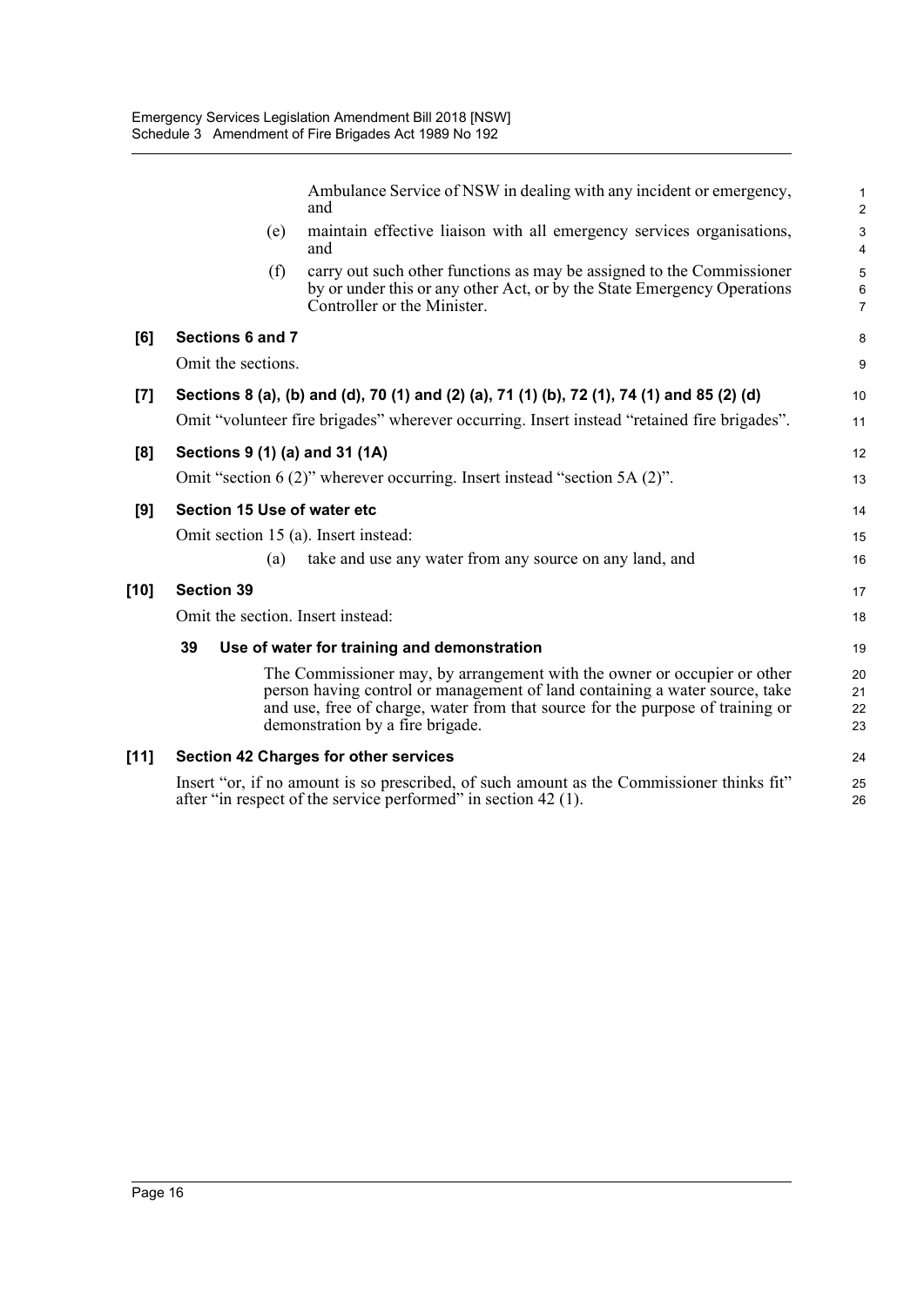<span id="page-21-0"></span>

|       | <b>Schedule 4</b><br><b>Amendment of State Emergency Service Act 1989</b><br><b>No 164</b>                                             | 1<br>$\overline{a}$ |
|-------|----------------------------------------------------------------------------------------------------------------------------------------|---------------------|
| [1]   | <b>Section 3 Definitions</b>                                                                                                           | 3                   |
|       | Omit the definitions of <i>local controller, region, region controller</i> and <i>unit controller</i> from<br>section $3(1)$ .         | 4<br>5              |
|       | Insert in alphabetical order:                                                                                                          | 6                   |
|       | <b>local commander</b> means a commander of SES units in a local government<br>area appointed under section 17.                        | 7<br>8              |
|       | <i>unit commander</i> means a commander of an SES unit appointed under<br>section 17A.                                                 | 9<br>10             |
|       | zone means a zone established under section 14.                                                                                        | 11                  |
|       | zone commander means the commander appointed under section 16 for SES<br>units in a zone.                                              | 12<br>13            |
| $[2]$ | <b>Section 14 Service zones</b>                                                                                                        | 14                  |
|       | Omit "regions". Insert instead "zones".                                                                                                | 15                  |
| $[3]$ | Sections 16, 17 (3), 17A (2), 17C (1)-(3), 17D (2) and (3), 18AA (1) (b) and (4) (b), 21 (1)<br>and 24ZA (1) (d)                       | 16<br>17            |
|       | Omit "region controller" wherever occurring. Insert instead "zone commander".                                                          | 18                  |
| [4]   | Sections 16 (1) and 17D (1)                                                                                                            | 19                  |
|       | Omit "for a region" wherever occurring. Insert instead "for a zone".                                                                   | 20                  |
| [5]   | Sections 16 (2) and 17C (1) and (2)                                                                                                    | 21                  |
|       | Omit "relevant region" wherever occurring. Insert instead "relevant zone".                                                             | 22                  |
| [6]   | Sections 17 (1) and (3)–(5), 17A (2) and (3), 17B, 17C (1) and (4), 18AA (1) (b)<br>and (4) (b), 21 (1) and 24ZA (1) (d)               | 23<br>24            |
|       | Omit "local controller" wherever occurring. Insert instead "local commander".                                                          | 25                  |
| $[7]$ | Sections 17A, 17B, 17C (2) and (4), 18AA (1) (b) and (4) (b), 18A (definition of "senior emergency officer"), 24ZA (1) (d) and 28A (1) | 26<br>27            |
|       | Omit "unit controller" wherever occurring. Insert instead "unit commander".                                                            | 28                  |
| [8]   | Section 17D Zone headquarters unit                                                                                                     | 29                  |
|       | Omit "a region headquarters unit" from section 17D (2).                                                                                | 30                  |
|       | Insert instead "a zone headquarters unit".                                                                                             | 31                  |
| [9]   | Section 17D (2) (a)                                                                                                                    | 32                  |
|       | Omit "for the region". Insert instead "for the zone".                                                                                  | 33                  |
| [10]  | Section 17D (3)                                                                                                                        | 34                  |
|       | Omit "a region headquarters unit". Insert instead "a zone headquarters unit".                                                          | 35                  |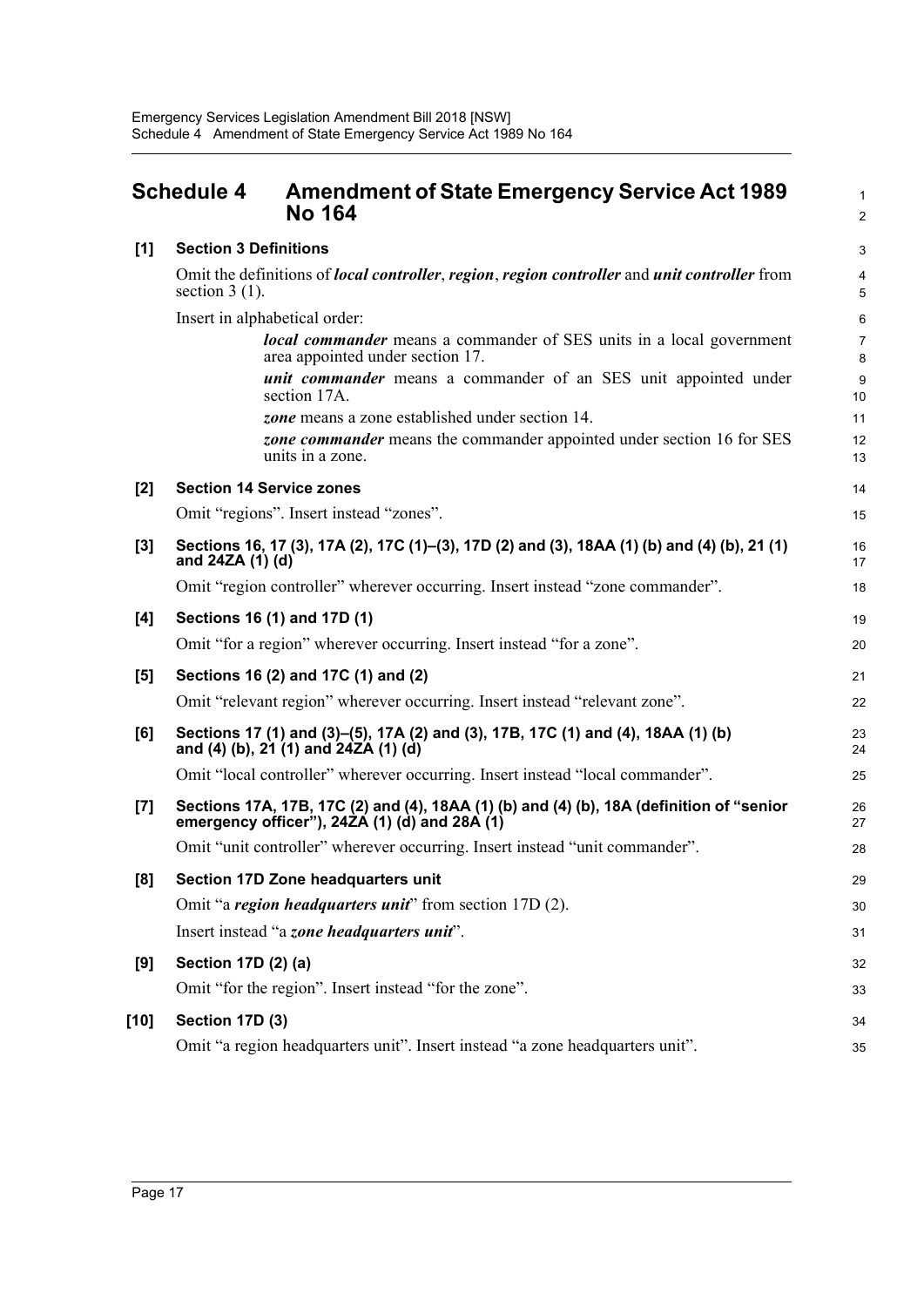### <span id="page-22-0"></span>**Schedule 5 Consequential amendment of other Acts and 1 Consequential amendment of other Acts and instruments** 2

### **5.1 Amendments to update references to Fire Brigades Act 1989** <sup>3</sup>

#### **References to Fire Brigades Act 1989** 4

Omit "*Fire Brigades Act 1989*" wherever occurring in any provision of an Act or instrument 5 set out in the table to this Subschedule. 6

Insert instead "*Fire and Rescue NSW Act 1989*". 7

| <b>Act or instrument</b>                                             | <b>Provision</b>                                                                                                                                                     |  |
|----------------------------------------------------------------------|----------------------------------------------------------------------------------------------------------------------------------------------------------------------|--|
| Building Products (Safety) Act 2017 No 69                            | section 75 $(1)$ (e)                                                                                                                                                 |  |
| Coroners Act 2009 No 41                                              | section 32 (8), definition of <i>authorised</i><br>public official                                                                                                   |  |
| Crimes Act 1900 No 40                                                | section 203D, definition of firefighter                                                                                                                              |  |
| Emergency Services Levy Act 2017 No 32                               | sections $3(1)$ , definition of <i>former</i><br>emergency services funding scheme and<br>23(a)                                                                      |  |
| Emergency Services Levy Insurance Monitor Act<br>2016 No 23          | sections $3(1)$ , definitions of <i>emergency</i><br>services funding scheme and emergency<br>services levy winding up arrangements,<br>$31C(4)$ (a) and 71 (1)      |  |
| Environmental Planning and Assessment Act 1979<br>No 203             | section $9.35(1)(d)$                                                                                                                                                 |  |
| Environmentally Hazardous Chemicals Act 1985<br>No 14                | clause 2 (g) of Schedule 1                                                                                                                                           |  |
| Fire and Emergency Services Levy Act 2017 No 9                       | section $37(b)$                                                                                                                                                      |  |
| Fire Brigades Regulation 2014                                        | clause 3 (1), definition of the Act                                                                                                                                  |  |
| Fire Services Joint Standing Committee Act 1998<br>No 18             | section 5 (2), definition of <i>fire district</i>                                                                                                                    |  |
| First State Superannuation Act 1992 No 100                           | section 14 $(5)$ , definition of <i>firefighter</i>                                                                                                                  |  |
| Government Sector Employment Act 2013 No 40                          | Part 2 of Schedule 1                                                                                                                                                 |  |
| Heavy Vehicle (Adoption of National Law) Act 2013<br>No 42           | section $203A(2)$ (b) in Schedule 1.2 [4] and<br>section 265 (2) (b) in Schedule 1.2 [8]                                                                             |  |
| Law Enforcement (Powers and Responsibilities) Act<br>2002 No 103     | Schedule 2                                                                                                                                                           |  |
| Local Government Act 1993 No 30                                      | note to section 22                                                                                                                                                   |  |
| National Parks and Wildlife Act 1974 No 80                           | section $139(1)$                                                                                                                                                     |  |
| Rural Fires Act 1997 No 65                                           | notes to Part 1 and section $6(2)$ , sections<br>$33D(3)$ and 66 (6) (a) and the definitions of<br><i>fire brigade</i> and <i>fire district</i> in the<br>Dictionary |  |
| State Authorities Non-contributory Superannuation<br>Act 1987 No 212 | section 27AE, definition of <i>firefighter</i>                                                                                                                       |  |
| State Authorities Superannuation Act 1987 No 211                     | section 46AF, definition of <i>firefighter</i>                                                                                                                       |  |
| Taxation Administration Act 1996 No 97                               | note to section 4                                                                                                                                                    |  |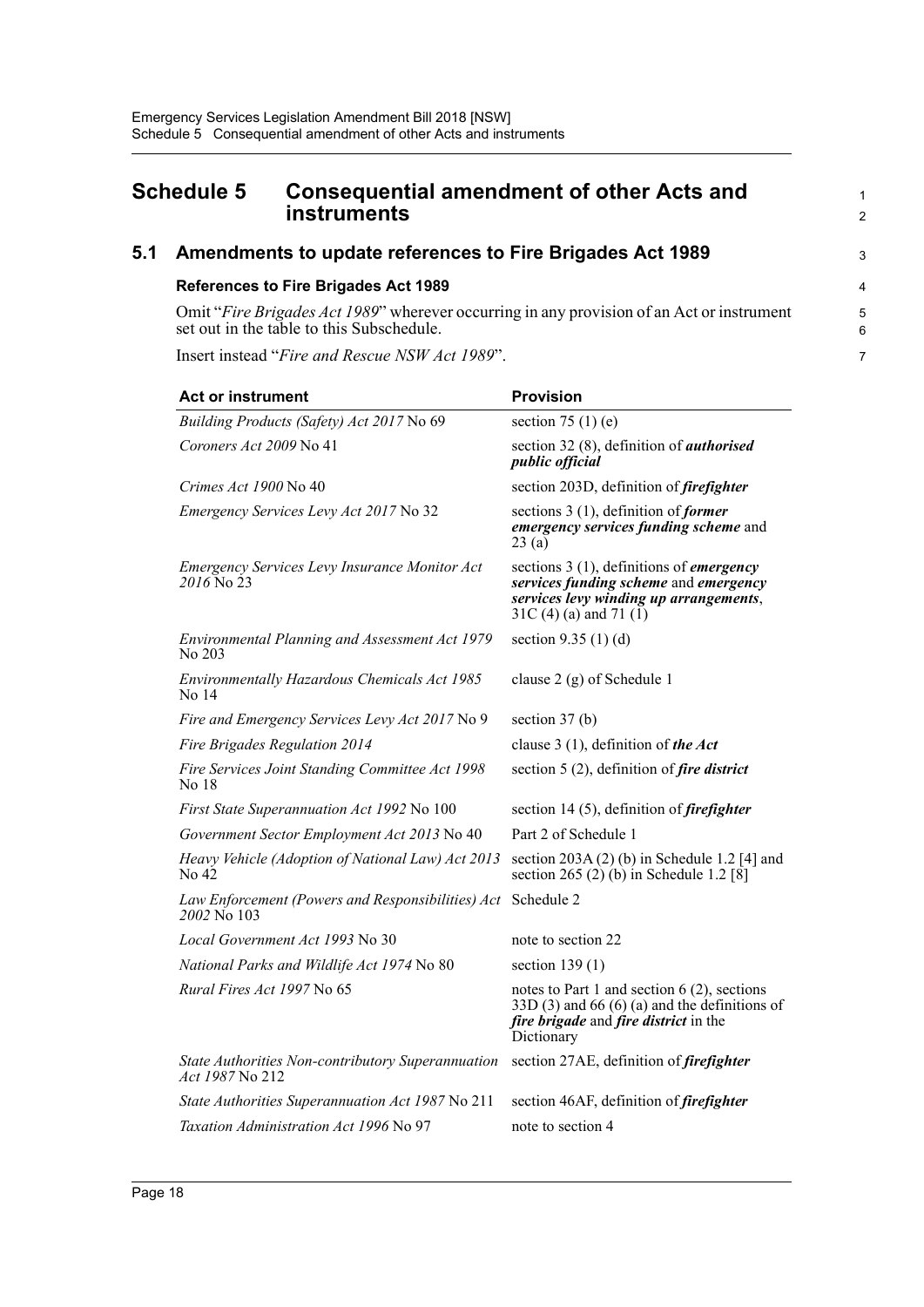Emergency Services Legislation Amendment Bill 2018 [NSW] Schedule 5 Consequential amendment of other Acts and instruments

|     | <b>Act or instrument</b>                                                                                         | <b>Provision</b>                                        |  |  |  |
|-----|------------------------------------------------------------------------------------------------------------------|---------------------------------------------------------|--|--|--|
|     | Valuation of Land Act 1916 No 2                                                                                  | section 67                                              |  |  |  |
|     | Water Management Act 2000 No 92                                                                                  | section 392 $(4)(a)$                                    |  |  |  |
|     | Work Health and Safety Regulation 2017                                                                           | clause $702(j)$                                         |  |  |  |
|     | Workers Compensation (Bush Fire, Emergency and<br>Rescue Services) Act 1987 No 83                                | section 18 (1), definition of fire district             |  |  |  |
|     | Workplace Injury Management and Workers<br>Compensation Act 1998 No 86                                           | clause 13 $(1)$ (a) of Schedule 1                       |  |  |  |
| 5.2 | First State Superannuation Act 1992 No 100                                                                       |                                                         |  |  |  |
|     | Section 14 Trust deed to continue previous firefighter disability arrangements                                   |                                                         |  |  |  |
|     | Omit "volunteer fire brigade" from paragraph (b) of the definition of <i>firefighter</i> in<br>section $14(5)$ . |                                                         |  |  |  |
|     | Insert instead "retained fire brigade".                                                                          |                                                         |  |  |  |
| 5.3 | Heavy Vehicle (Adoption of National Law) Act 2013 No 42                                                          |                                                         |  |  |  |
| [1] | <b>Schedule 1.2 [4]</b>                                                                                          |                                                         |  |  |  |
|     | Omit "volunteer fire brigade" from section 203A (2) (b).                                                         |                                                         |  |  |  |
|     | Insert instead "retained fire brigade".                                                                          |                                                         |  |  |  |
|     | <b>Schedule 1.2 [8]</b>                                                                                          |                                                         |  |  |  |
|     |                                                                                                                  | Omit "volunteer fire brigade" from section 265 (2) (b). |  |  |  |
|     | Insert instead "retained fire brigade".                                                                          |                                                         |  |  |  |
| 5.4 | <b>Local Government Act 1993 No 30</b>                                                                           |                                                         |  |  |  |
|     | <b>Section 22 Other functions</b>                                                                                |                                                         |  |  |  |
|     | Omit "local controller" from the note. Insert instead "local commander".                                         |                                                         |  |  |  |
| 5.5 | State Authorities Non-contributory Superannuation Act 1987 No 212                                                |                                                         |  |  |  |
|     | <b>Section 27AE Definitions</b>                                                                                  |                                                         |  |  |  |
|     | Omit "volunteer fire brigade" from paragraph (b) of the definition of <i>firefighter</i> .                       |                                                         |  |  |  |
|     | Insert instead "retained fire brigade".                                                                          |                                                         |  |  |  |
| 5.6 | <b>State Authorities Superannuation Act 1987 No 211</b>                                                          |                                                         |  |  |  |
|     | <b>Section 46AF Definitions</b>                                                                                  |                                                         |  |  |  |
|     | Omit "volunteer fire brigade" from paragraph (b) of the definition of <i>firefighter</i> .                       |                                                         |  |  |  |
|     | Insert instead "retained fire brigade".                                                                          |                                                         |  |  |  |